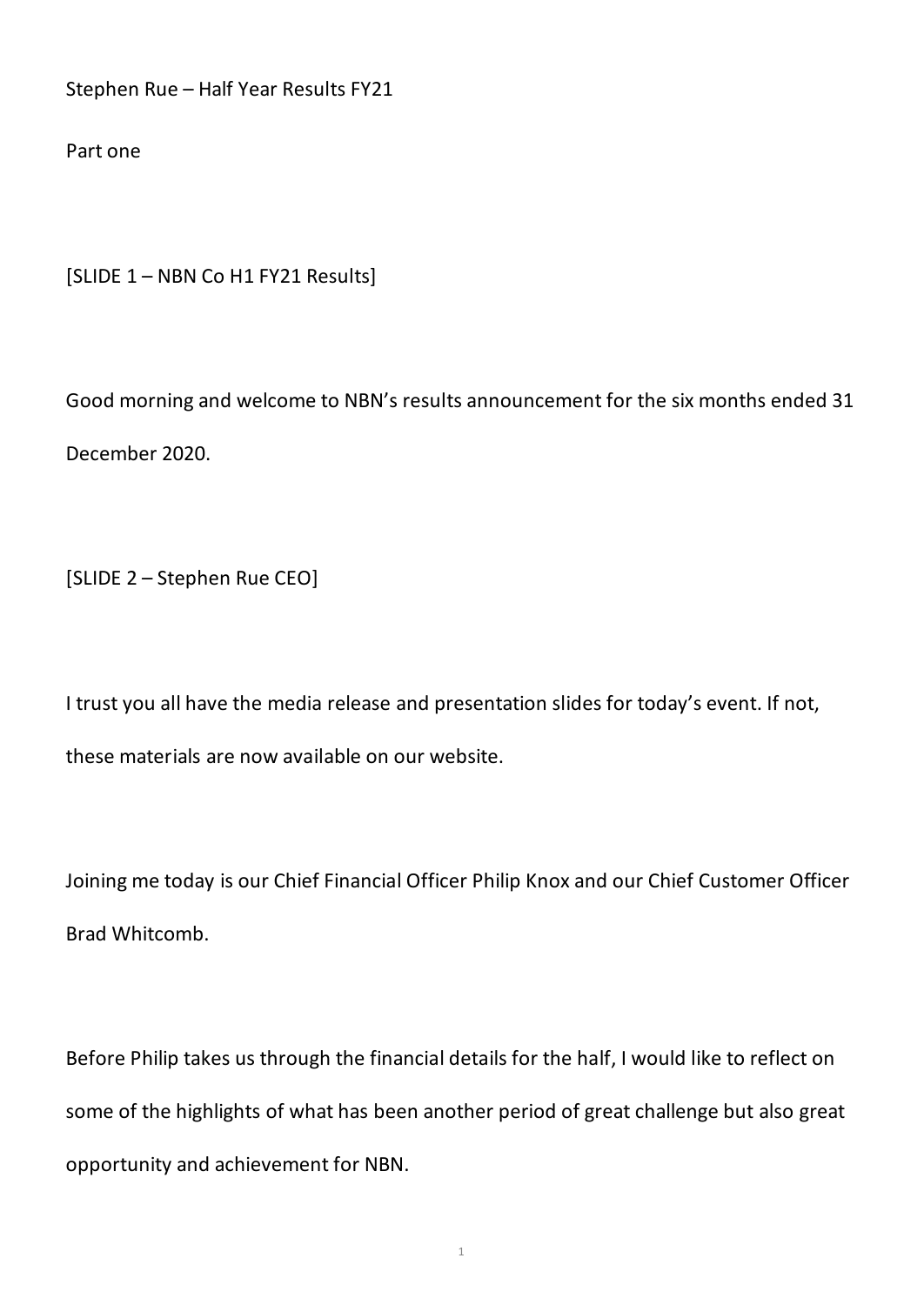There is no doubt that the impacts and changes brought on by the COVID-19 pandemic over the last year have continued to accelerate the digital needs of homes, businesses and schools.

And it is these very same changes that have cemented the nbn's position as the digital backbone of the nation, and reinforced our purpose to lift the digital capability of Australia.

Just one week ago we passed another significant milestone for the nbn as we connected the eight millionth premises – serving around 17 million Australians - to this vital piece of communications infrastructure.

Having achieved this in just under a decade  $-$  a feat that many said was too ambitious  $-$  is testament to the incredible work ethic and commitment of the people of nbn, and our industry and the delivery partners, who made this possible.

[SLIDE 3 – Headline results]

# HALF YEAR HIGHLIGHTS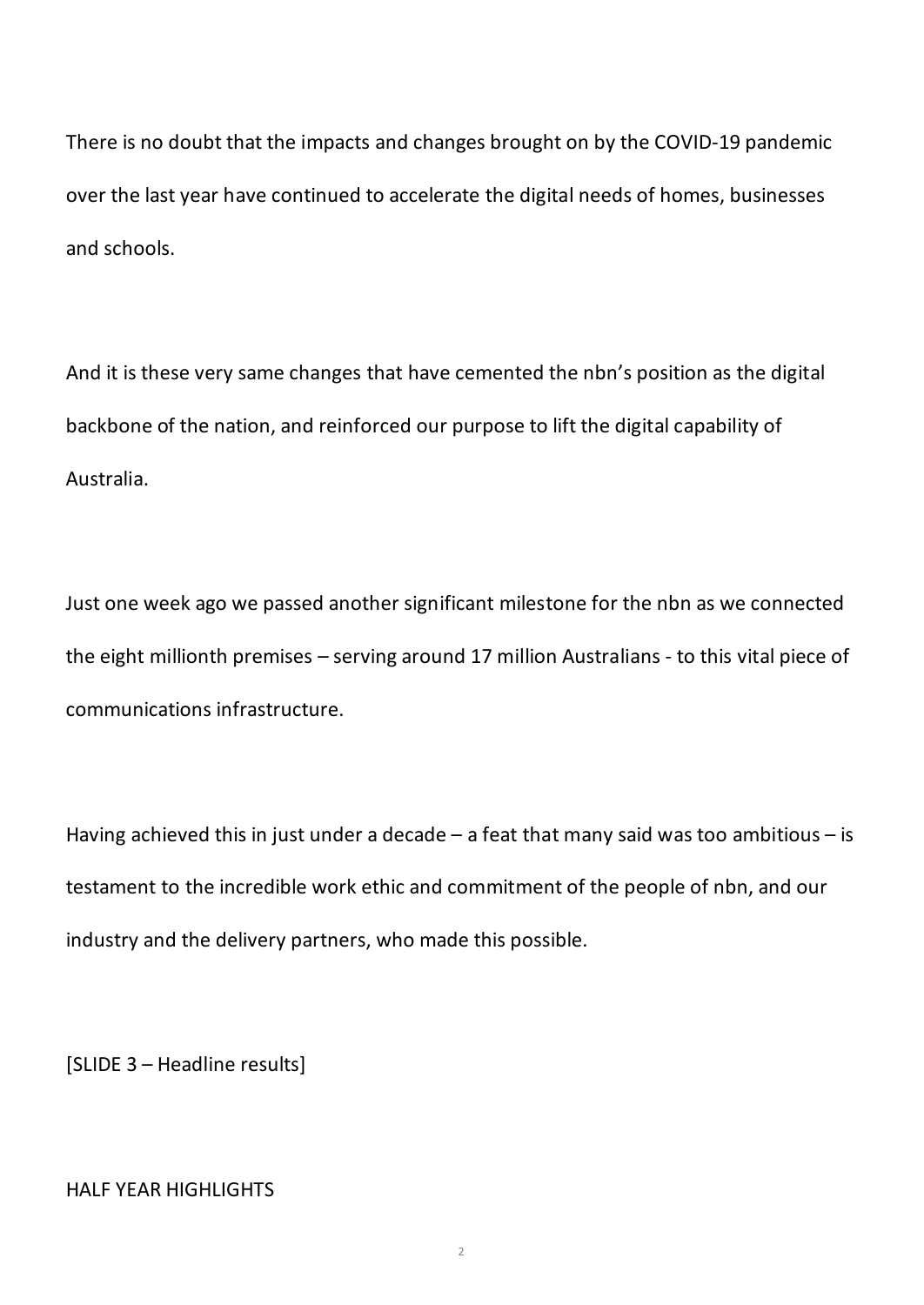And the fact that we have connected more than eight million homes and businesses to the nbn is compelling evidence that Australians need and value the services we provide.

Over the six months to December 31, that was made clear as continued growth in activations, and the adoption of higher speed plans, helped increase total revenue by 25 per cent to \$2.3 billion.

While the vast bulk of our revenue continues to come from residential customers, our business revenue has also continued to grow strongly, increasing 25 per cent to \$397 million in the half.

We know tough business conditions continue to permeate across Australia and indeed the world, and this has reinforced the need for fast reliable and secure broadband like never before.

One of the big shifts we think will continue in the years ahead, is the decentralisation of businesses away from major CBDs and into regional and outer suburban areas, enabled by broadband.

3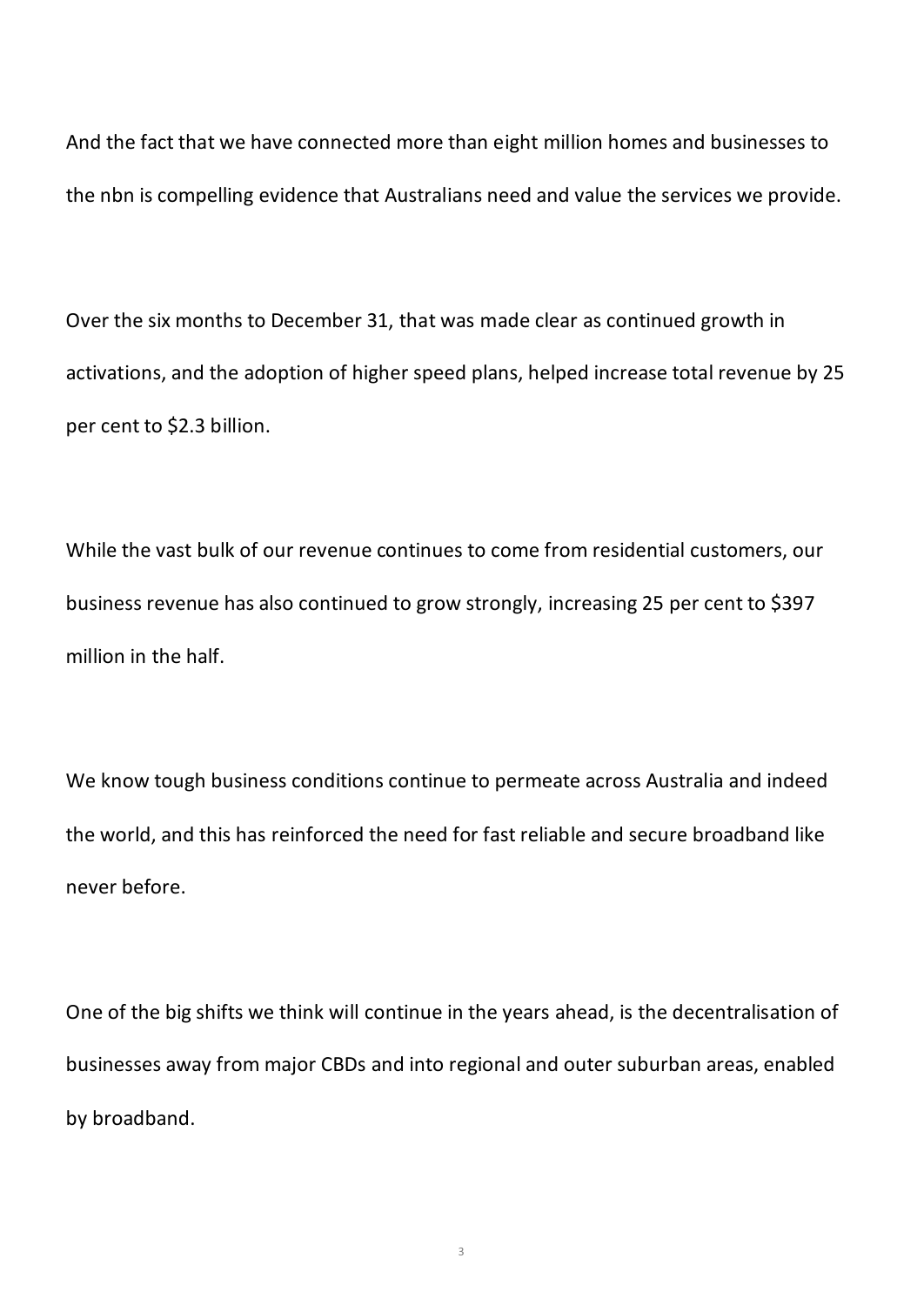Since the launch of our Business Fibre Zones in September last year, we have seen a spike for Enterprise Ethernet orders in areas like Wollongong, Mildura and Ballarat as businesses there harness the flexibility and digital opportunities that access to fast broadband promises.

We remain deeply committed to serving businesses of all sizes through our retailers from the very smallest to the very largest enterprise and government organisations – and we will continue to update you on progress of this important part of our business in the future.

[SLIDE 4 – Activations]

The increases in revenue we posted in the half across our residential and business segments, came as more than 660,000 additional premises were connected to the nbn, taking the total number of activations to 7.93 million premises at 31 December.

[SLIDE 5 – Ready to connect]

4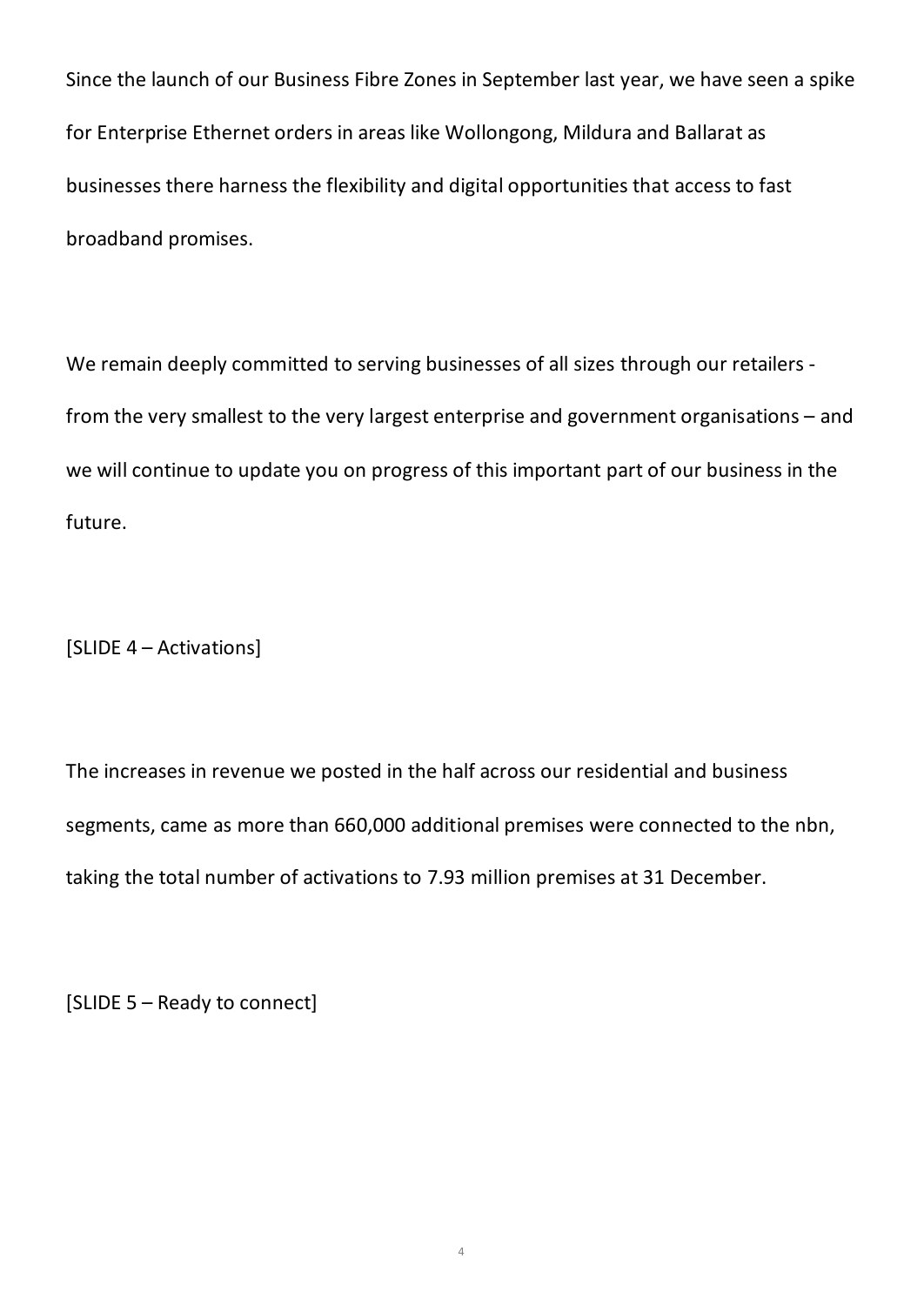We also continued to extend the nbn to businesses and new homes as new housing estates and business precincts continued to be built. This included an additional 160,000 residential and business premises being made Ready to Connect in the half, taking the total number of RTC premises to 11.9 million at 31 December.

Our support of the nation's increasing bandwidth demands continued through the half as more customers continued to take up higher speed plans.

At December 31, approximately 70 per cent of customers were connected to nbn wholesale speed plans, offering peak download speeds of 50 Mbps and above. And more than 10 per cent of customers are now connected to plans with peak download speeds in excess of 100 Mbps.

To support customer migrations to higher speed plans, we recently launched our 'Focus on Fast' campaign. This initiative, like our successful 'Focus on 50' campaign, has been designed to help retail partners encourage more customers to take-up higher speed plans by significantly increasing the value of our bundles with greater data inclusions.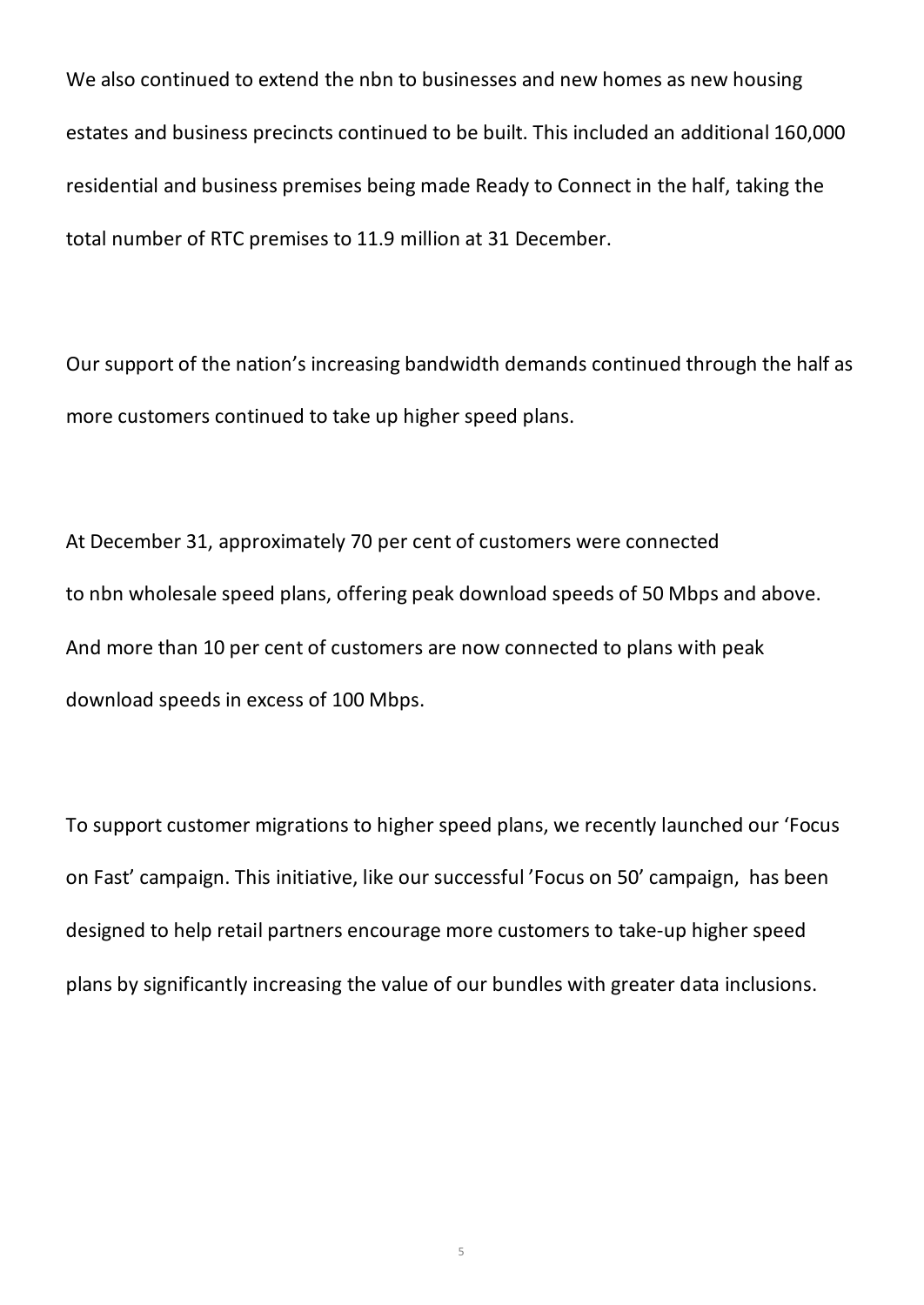While it is early days in this initiative, we are seeing strong customer demand for higher speed tiers with some 80 per cent of new and upgraded orders being placed for plans of 50 Mbps and above.

Together, this strong rate of customer and revenue growth, has placed us on a path to meet or surpass the fiscal 21 operational and financial targets that we set in our Corporate Plan 2021.

These targets include connecting a total of 8.2 million premises to the nbn by the end of fiscal 21, and achieving revenue of \$4.5 billion.

[SLIDE 6 – NBN Co total debt]

RAISING DEBT

Having these financial targets firmly in our sights, alongside our proven financial track record, has placed us in a strong position to engage with external parties for new sources of capital.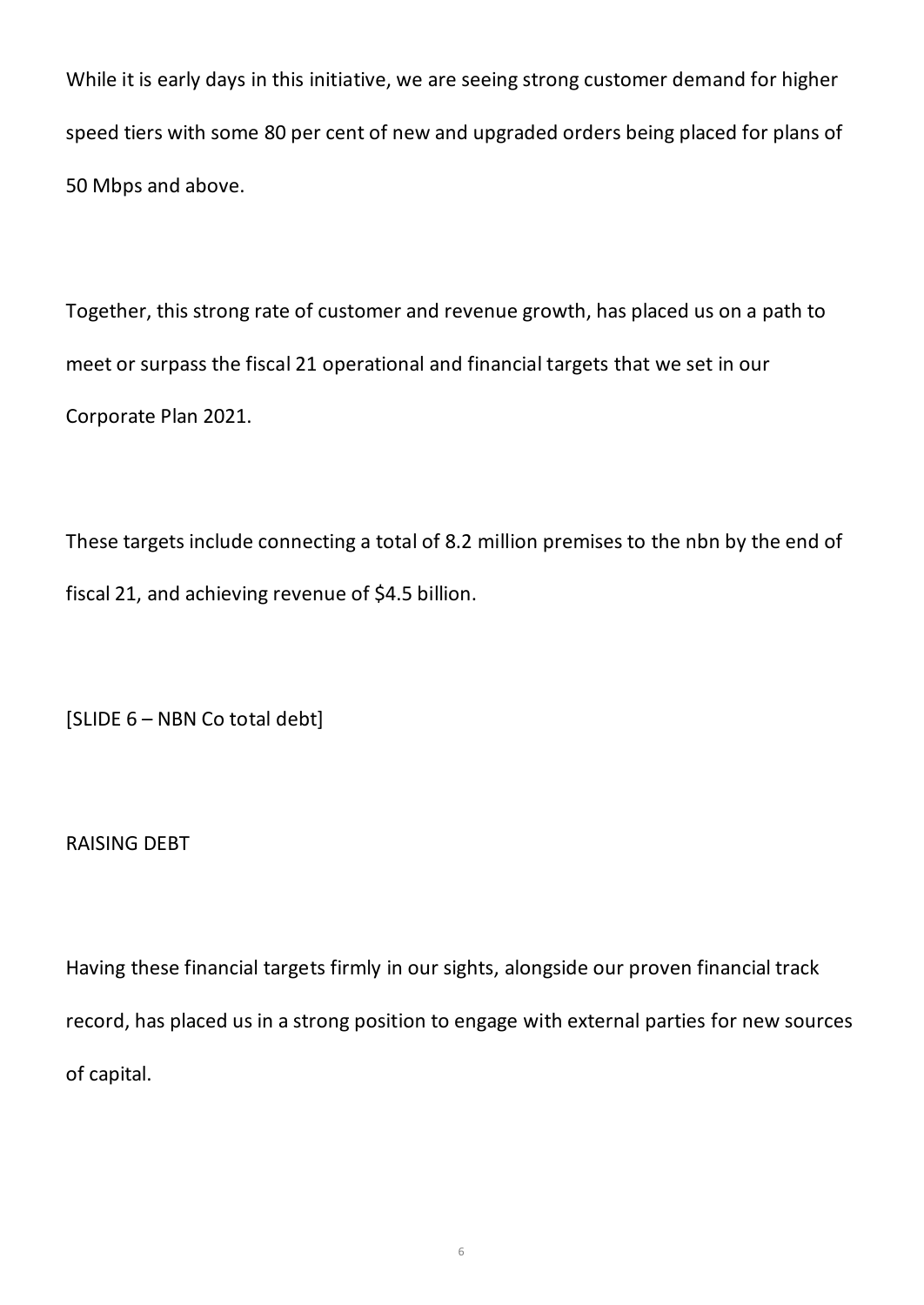Like a start-up transitioning out of its bootstrapping phase, we have now matured our operations and financial performance to the point where we can attract funding based on the strength of our operations and strategy.

And over the last 12 months we have done just that.

In calendar 2020 we raised over \$10 billion in third party debt facilities, which has positioned us in the top ranks of Australian corporate borrowers.

Raising this debt is a significant achievement when you consider the economic uncertainty affecting the confidence of global markets. But we are a high-growth business, providing an essential service.

Raising this debt serves three important functions for us.

First and foremost it provides us with the financial flexibility to reinvest in this network so we can extend the reach and capability of the nbn to more Australian homes and businesses.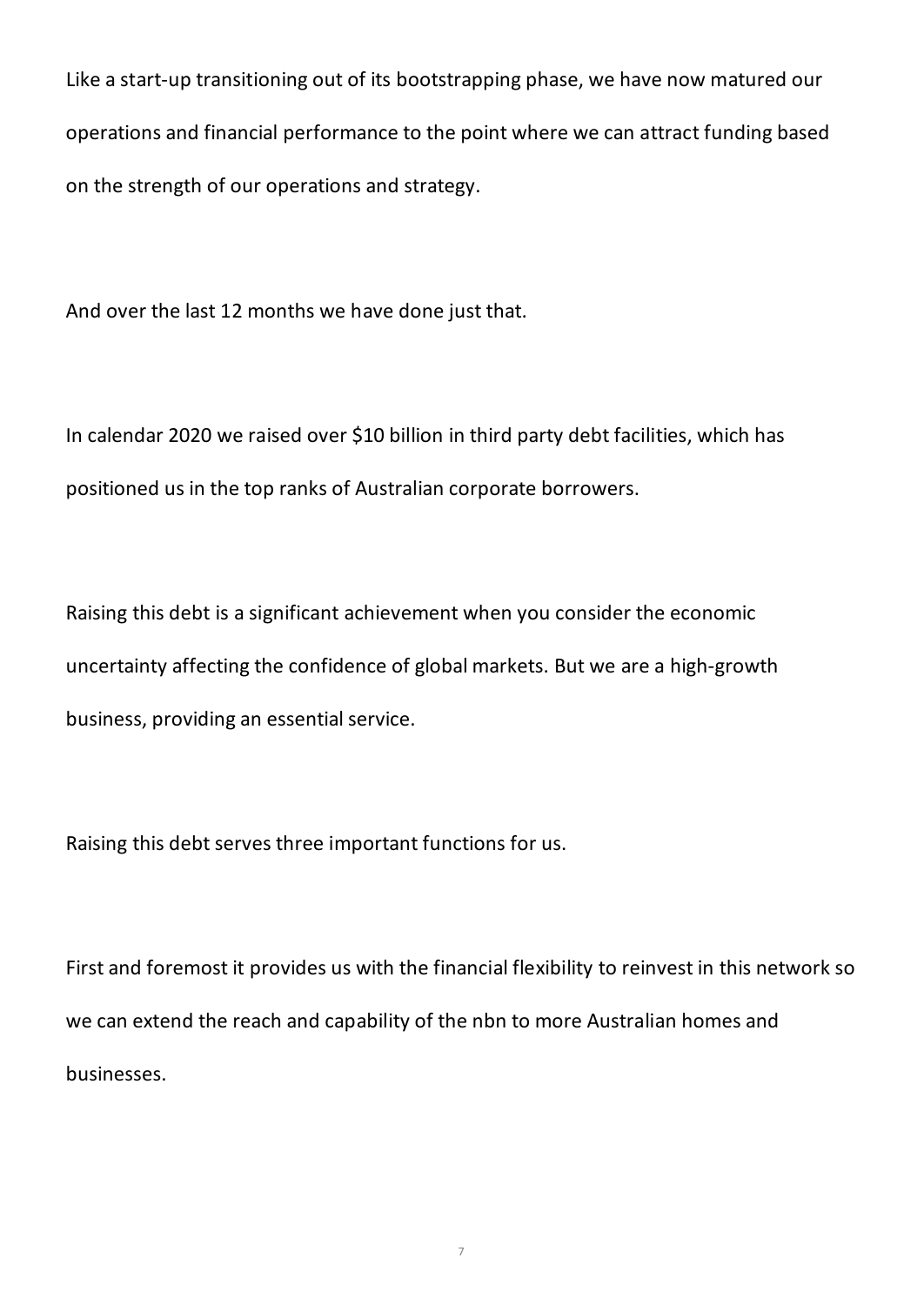Second: it is a strong endorsement from domestic and international lenders that we have the right strategy, momentum and business case to back up our ambitions.

And third: the raising of this debt allows us to begin repaying the \$19.5 billion loan from the Commonwealth Government which matures in 2024. As of December 31 we have now repaid \$3 billion of that loan.

Of course, this is just the start.

We have a big job ahead and we remain focused on raising external debt to repay the remaining balance of the Commonwealth loan and fund our strategy.

I will now hand over to Philip who will share more detail on our financials and capital management plans.

Thank you Philip.

[SLIDE 7 – Philip Knox CFO]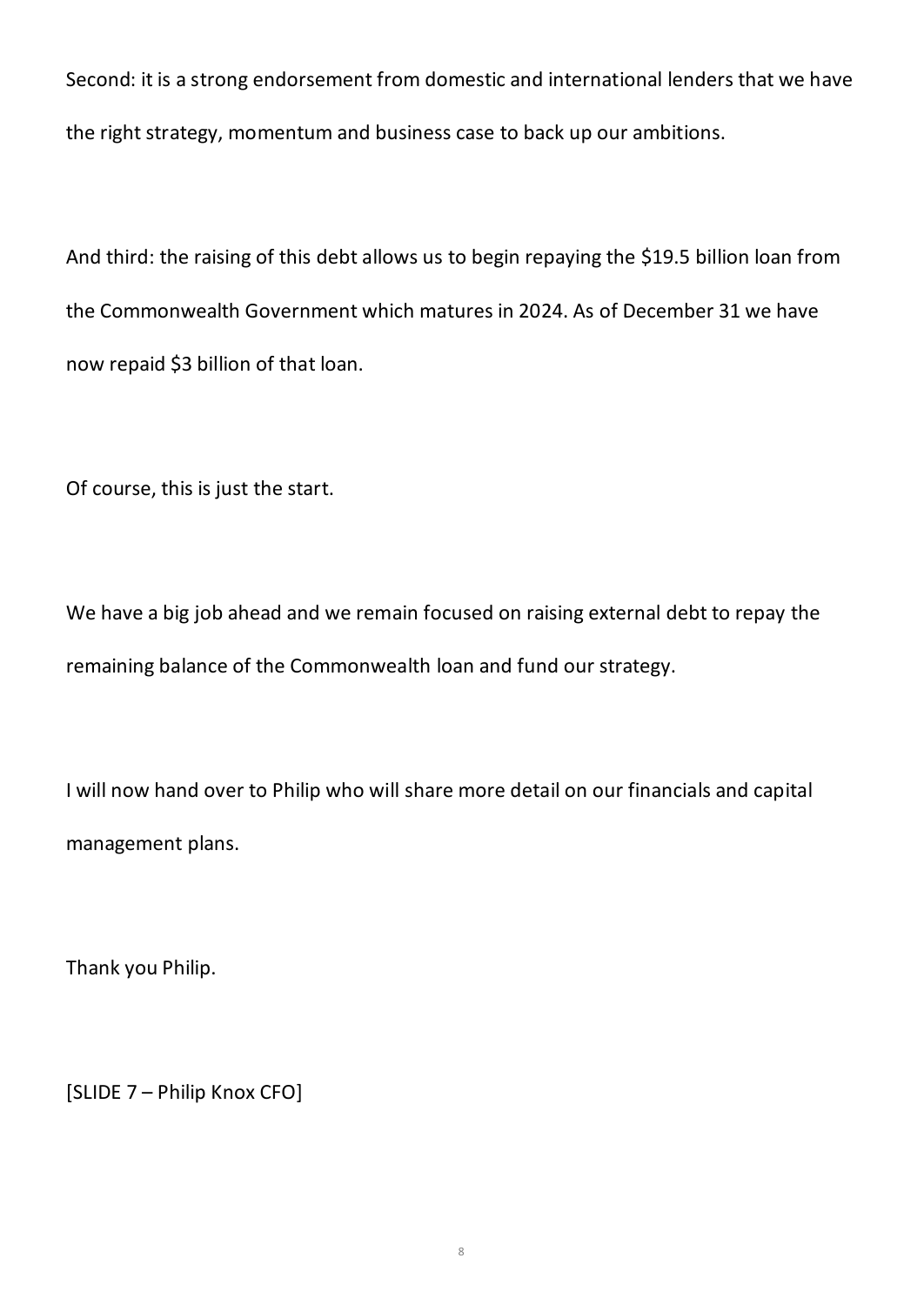Thanks Stephen – and good morning to everyone on the call today.

Despite the ongoing operational and financial disruptions of the COVID pandemic across the globe, our strong momentum and performance has continued during first half of fiscal 21.

I am pleased to say these results have placed us on a trajectory to meet or exceed our full year revenue, EBITDA and NPAT targets as set out in our latest Corporate Plan.

[SLIDE 8 – Headline results]

Now turning to my first slide, you can see the headline results for the first half of fiscal 21.

Strong revenue performance has continued with revenue increasing 25% on the prior period to almost \$2.3 billion dollars. This growth was primarily driven by the significant increase in our customer base and as Stephen highlighted we now have over 8 million homes and businesses connected to the network.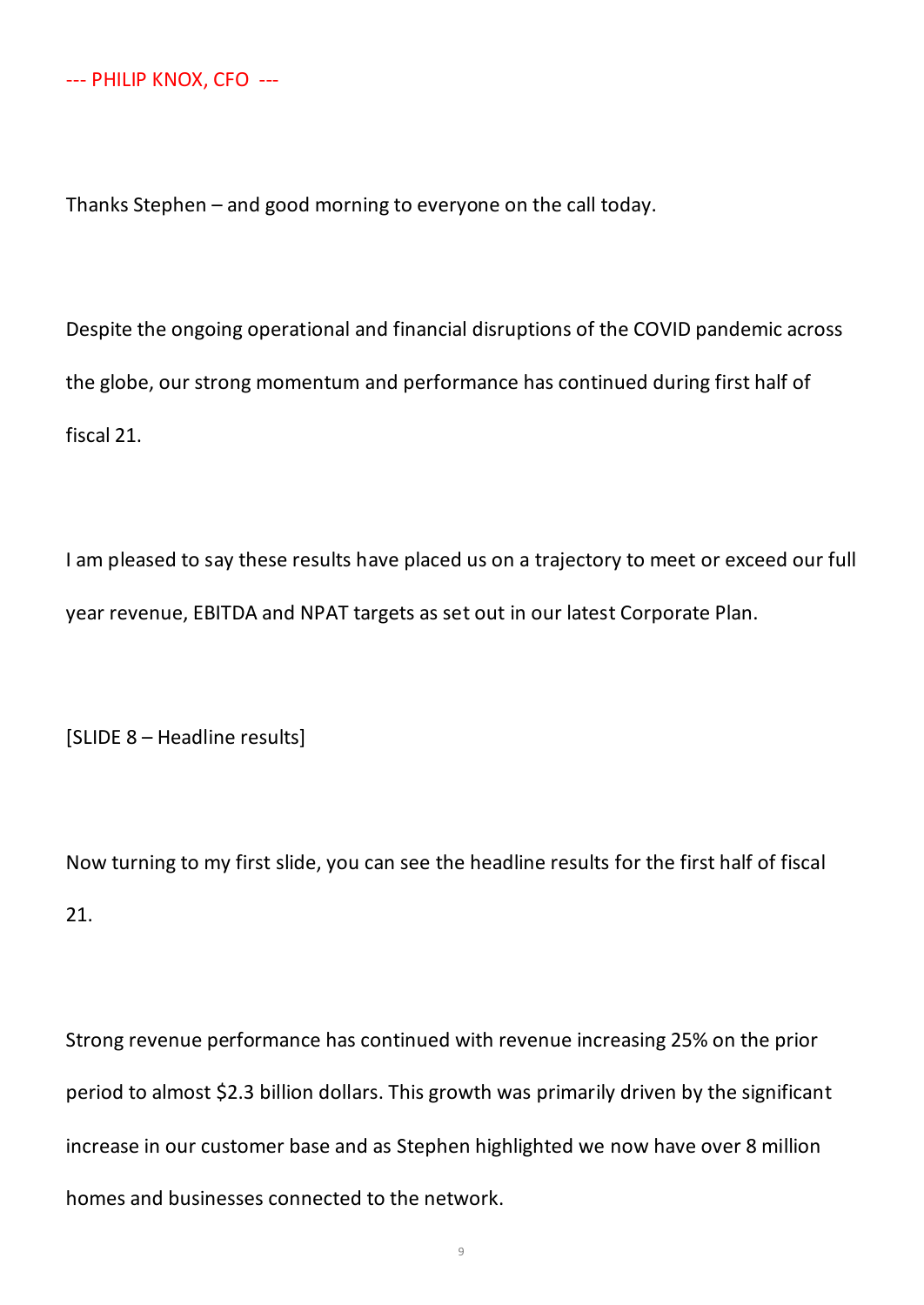This increase in revenue, when coupled with relatively flat operating costs has led to a 59% increase in EBITDA before subscriber costs to \$1.23 billion dollars for the half.

In addition, the strong revenue performance during the first half coupled with declining subscriber costs has driven a substantial increase in our EBITDA result from a loss of \$663 million in the first half of fiscal 20 to a profit of \$424 million for the first half of fiscal 21.

That's an EBITDA turnaround of almost \$1.1 billion dollars on the prior year, and a great testament of the financial strength we have built into our business.

These positive trends are expected to continue in the second half of FY21 on the back of further revenue growth and declining subscriber costs.

Following the completion of the initial build in June, Capital expenditure for the period was \$1.4 billion, a reduction of 43% from the prior period.

To finance NBN's ongoing activities and further network investments, borrowings have increased by 11% since June to \$22.6 billion.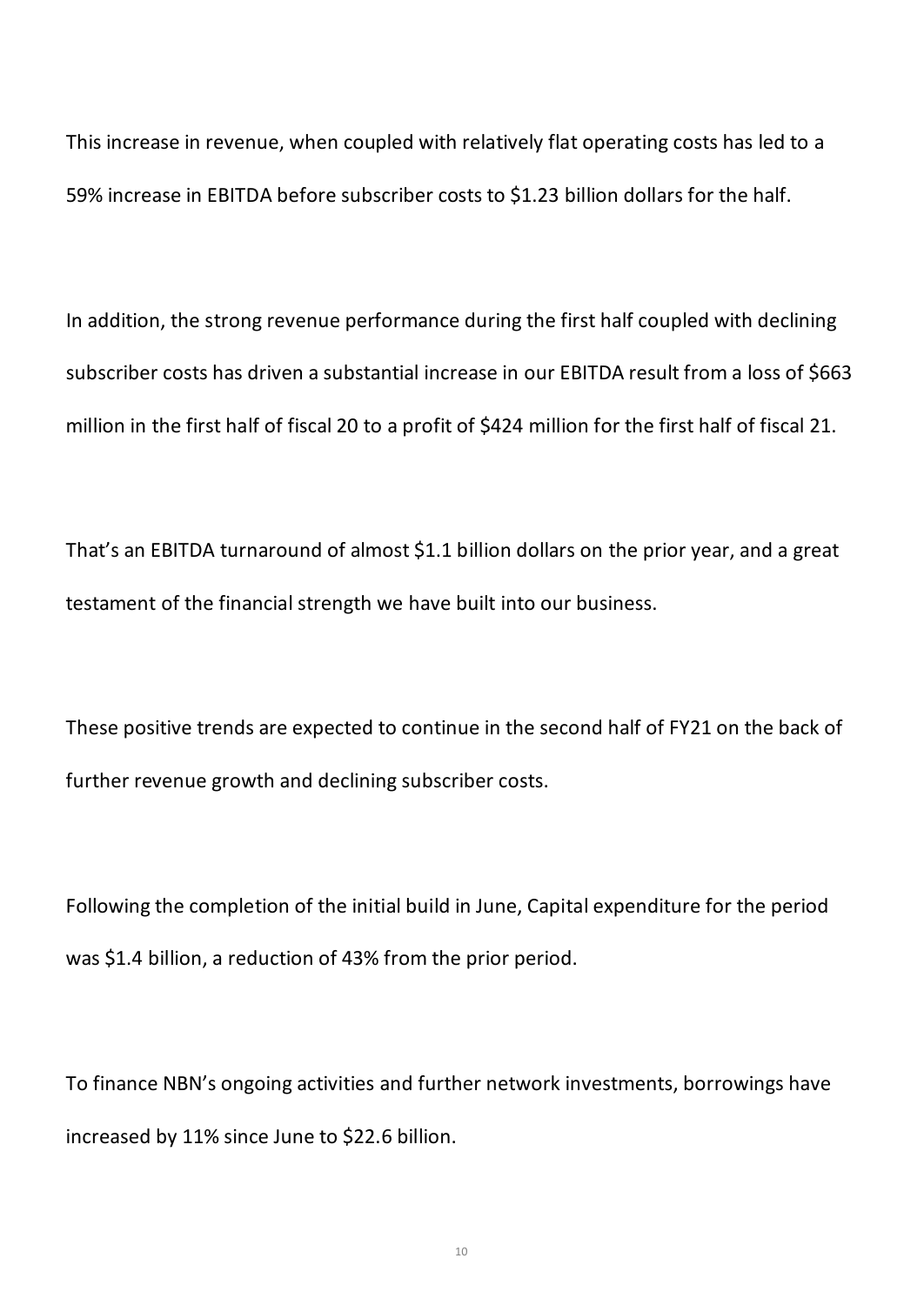I will discuss our capital management strategy and funding developments in more detail later in the presentation, but for now I would like to echo Stephens comments in relation to our successful debt raisings.

It's been a great achievement to raise more than \$10 billion in the debt markets over the past twelve months. It shows us that external lenders believe in our strategy and that our high-growth business is well positioned to capitalise on a rapidly digitising economy where connectivity to fast and reliable broadband has never been more important.

Finally, on the headline numbers, our operating cash flows have increased by 86% to \$1.2 billion, again driven by strong revenue and cost performance.

[SLIDE 9 – Revenue]

Now turning to revenue in more detail on the following slide…

In the last six months, we connected more than 660,000 new customers to the network, ending the half with over 7.9 million homes and businesses connected to the network.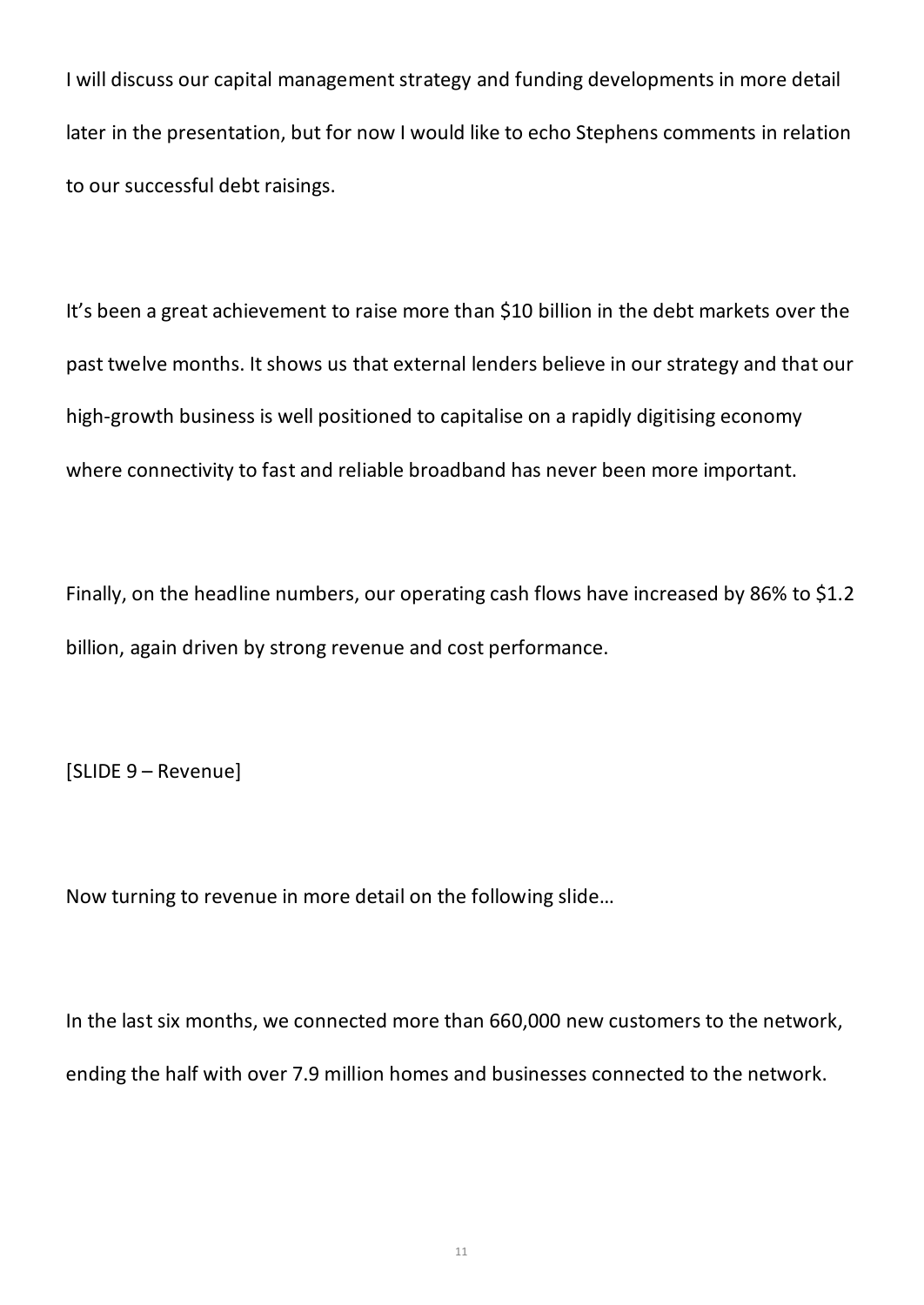Growth in new connections continued as the ongoing impacts of COVID-19 and the evolving digital needs of Australian households and businesses accelerated demand for our services.

As I previously mentioned, the growth in our customer base was the primary driver of the 25% increase in Revenue to almost \$2.3 billion dollars for the first half of fiscal 21.

Our residential ARPU has remained flat at \$45. This has been achieved against the backdrop of our significant industry and customer COVID support, mainly in the form of additional CVC capacity provided to RSPs at no extra cost. The impact of these COVID support initiatives was offset by increased demand from customers for higher speed plans with 70% of customers now on a plan of 50mbps or above.

Our business segment revenues have continued to grow in a challenging market with a 25% increase on the prior period to \$397 million dollars for the first half of fiscal 21.

This strong first half revenue performance means we are on track to meet or exceed our FY21 Corporate Plan revenue target of \$4.5 billion.

[SLIDE 10 – Operating expenses]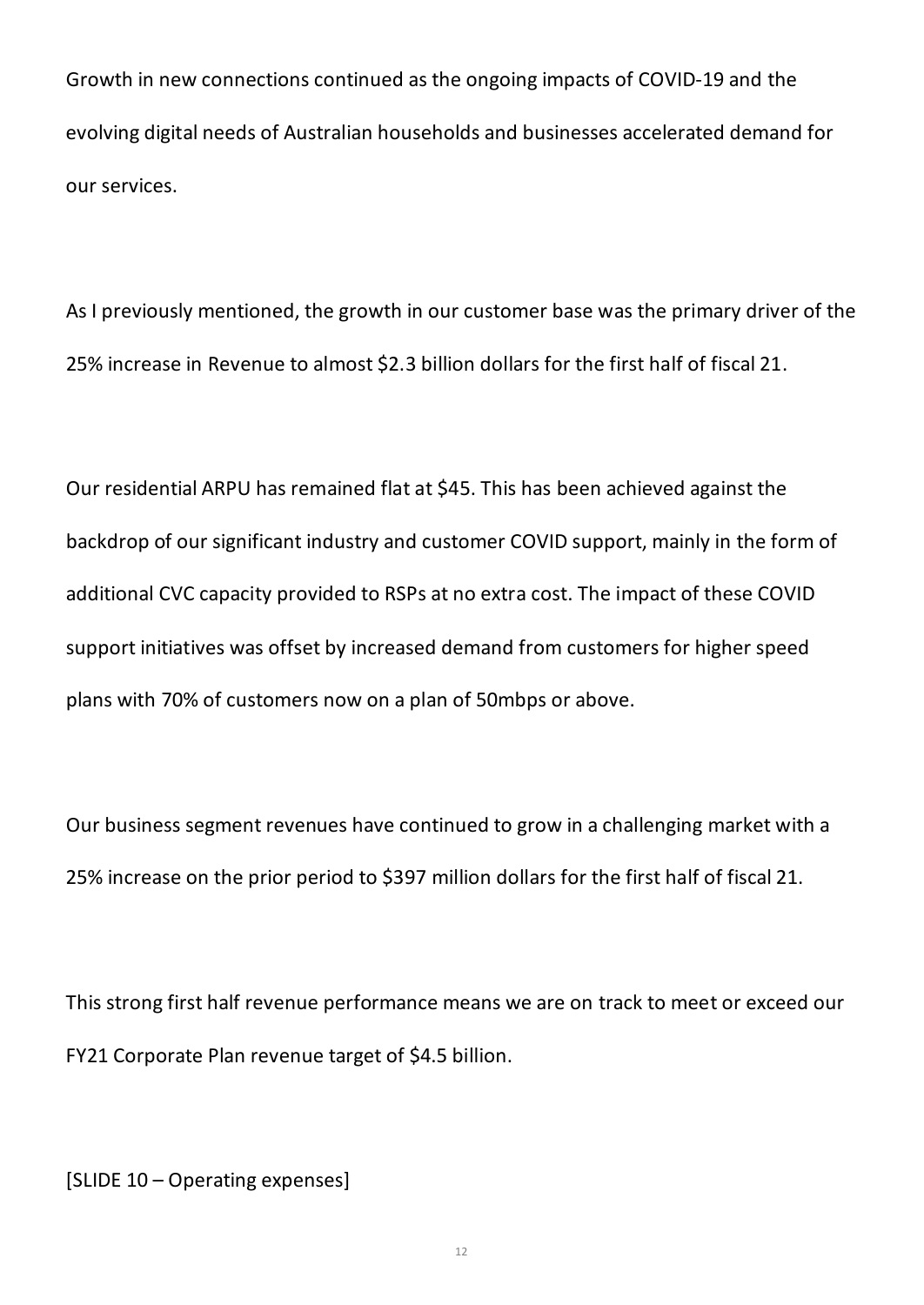Now moving to operating expenses on the next slide…

Total operating expenses, excluding subscriber costs, reduced by 1% compared to the first half of fiscal 20.

Now looking at the category level – I am pleased to say that despite the significant growth in both the network footprint and customer base, Direct network costs have remained flat.

These are costs directly associated with assuring, operating and maintaining the network.

Employee benefits expenses are 3% higher than the prior period due to higher restructuring costs and significantly lower levels of annual leave taken due to COVID-19 restrictions, as well as lower rates of capitalisation following the completion of the initial build in June.

Other expenses have declined by 9% as a result of various cost reduction initiatives.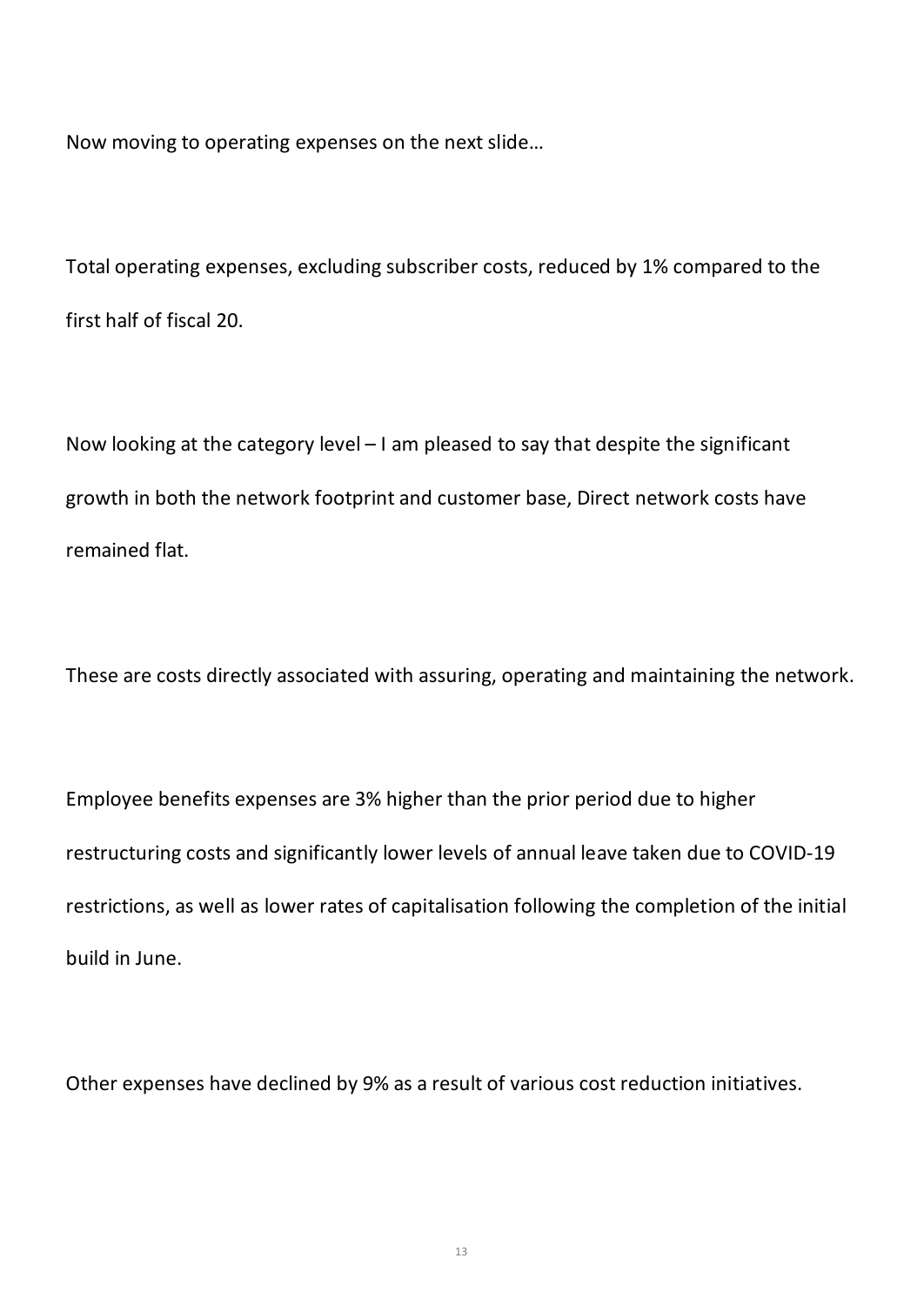After peaking in FY20, Subscriber costs will continue to decrease going forward in line with customer disconnection/migration activity from legacy Telstra and Optus networks.

However, subscriber costs were higher than forecast in the first half due to the accelerated timing of new connections.

[SLIDE 11 – Capital expenditure]

Now turning to capital expenditure on the following slide…

As I previously mentioned capital expenditure has significantly decreased when compared to prior periods following the completion of the initial build in June. The \$1.4 billion of capital expenditure during the period primarily related to direct investments into our customer base across four main areas:

Firstly, more than \$400 million was incurred in respect to customer connection costs.

Secondly, approximately \$400 million was spent on serviceability and build activities as we continued to enhance and extend the network to newly built homes and businesses.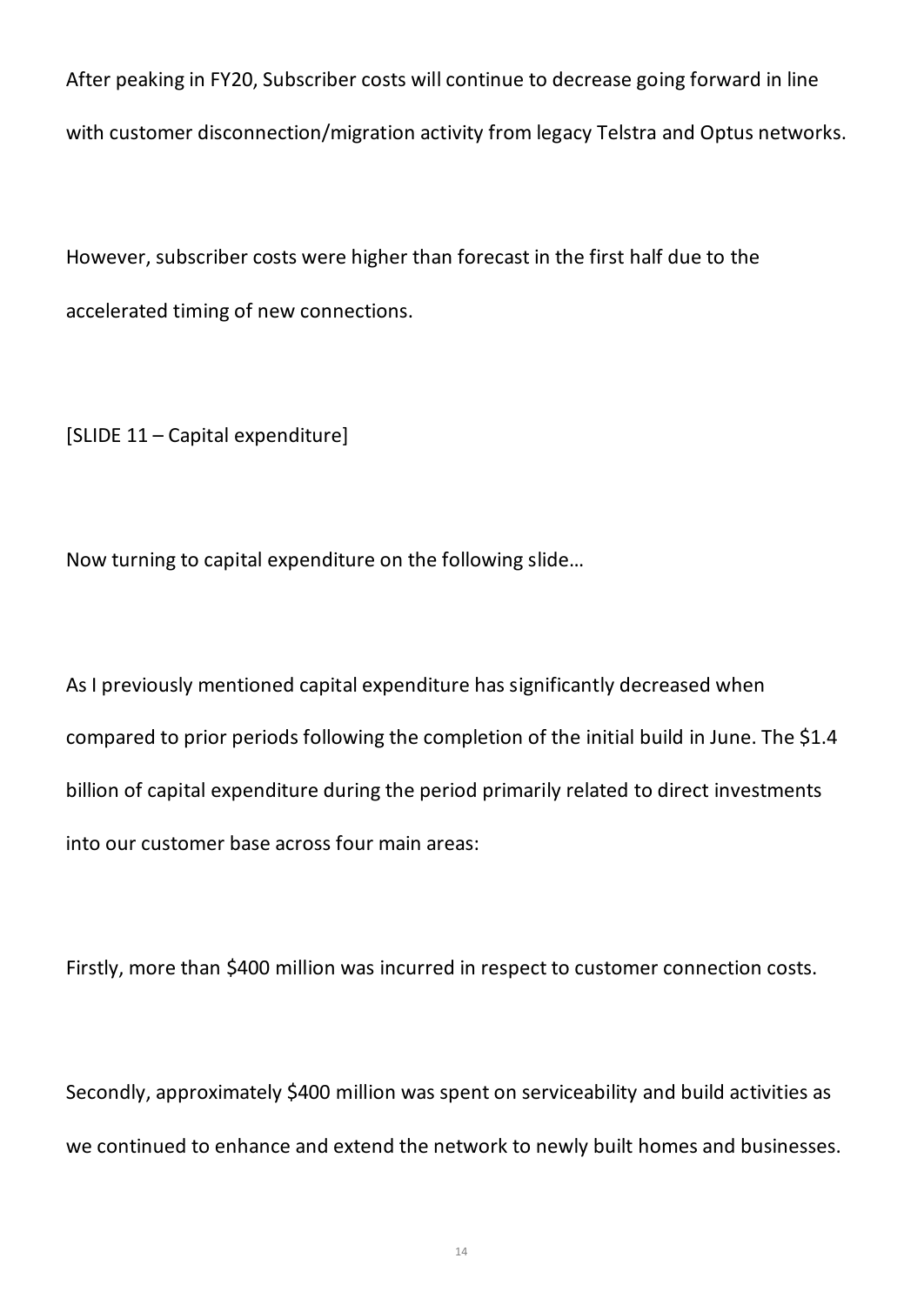Thirdly, we spent approximately \$250 million in capacity upgrades to cater for the growing demand for data. These upgrades were primarily performed across the fixed wireless, HFC and transit networks.

And lastly, we have continued to invest in the development and deployment of enterprise ethernet products to service the business segment and investments have continued across a number of customer experience initiatives

[SLIDE 12 – Capital summary]

Now moving to our capital summary overview on the following slide.

As a reminder, our capital management strategy remains focused on refinancing the Commonwealth loan by June 2024 and funding ongoing business activities and further network investments, as outlined in our latest Corporate Plan.

During the half, the Company secured its inaugural credit ratings with Moody's Investor Services assigning an 'A1' credit rating and Fitch Ratings assigning a rating of 'AA'. These high-grade ratings have assisted us to confidently approach the debt markets as we continue to progress our refinancing strategy.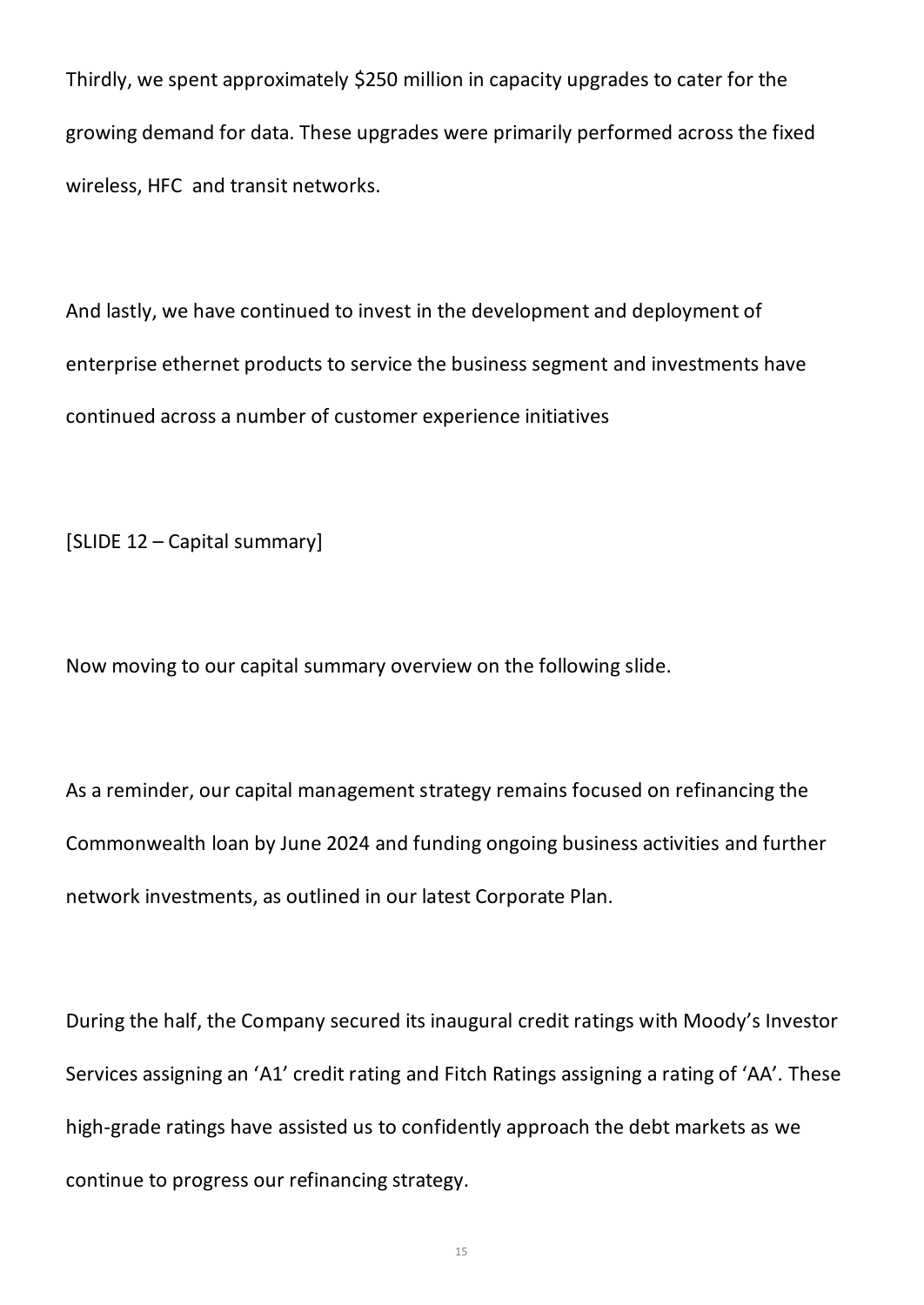Following our inaugural private debt raising in April whereby we secured \$6.1 billion of bank debt facilities, in December we secured a further \$2.4 billion of debt facilities from Australian and Offshore banks. In the same month, we completed our inaugural Australian medium-term note issuance for \$1.6 billion, comprising a \$1.2 billion five-year bond and a \$400 million ten-year bond.

These bond raisings have greatly assisted the Company in establishing a strong foundation for future bond issuances in both the Australian and offshore markets.

Successfully raising more than \$10 billion dollars in private debt has placed NBN among the nation's top corporate borrowers, which is a strong signal of not just our maturity as a commercial entity, but also of the confidence that external lenders have in our operations.

This new financing has enabled the repayment of \$3 billion dollars of the Commonwealth loan, reducing the outstanding loan balance to \$16.5 billion dollars. This repayment has also decreased our weighted average cost of drawn debt from 3.96% to 3.17%. And we expect this to continue to fall as we further progress the refinancing of the government loan.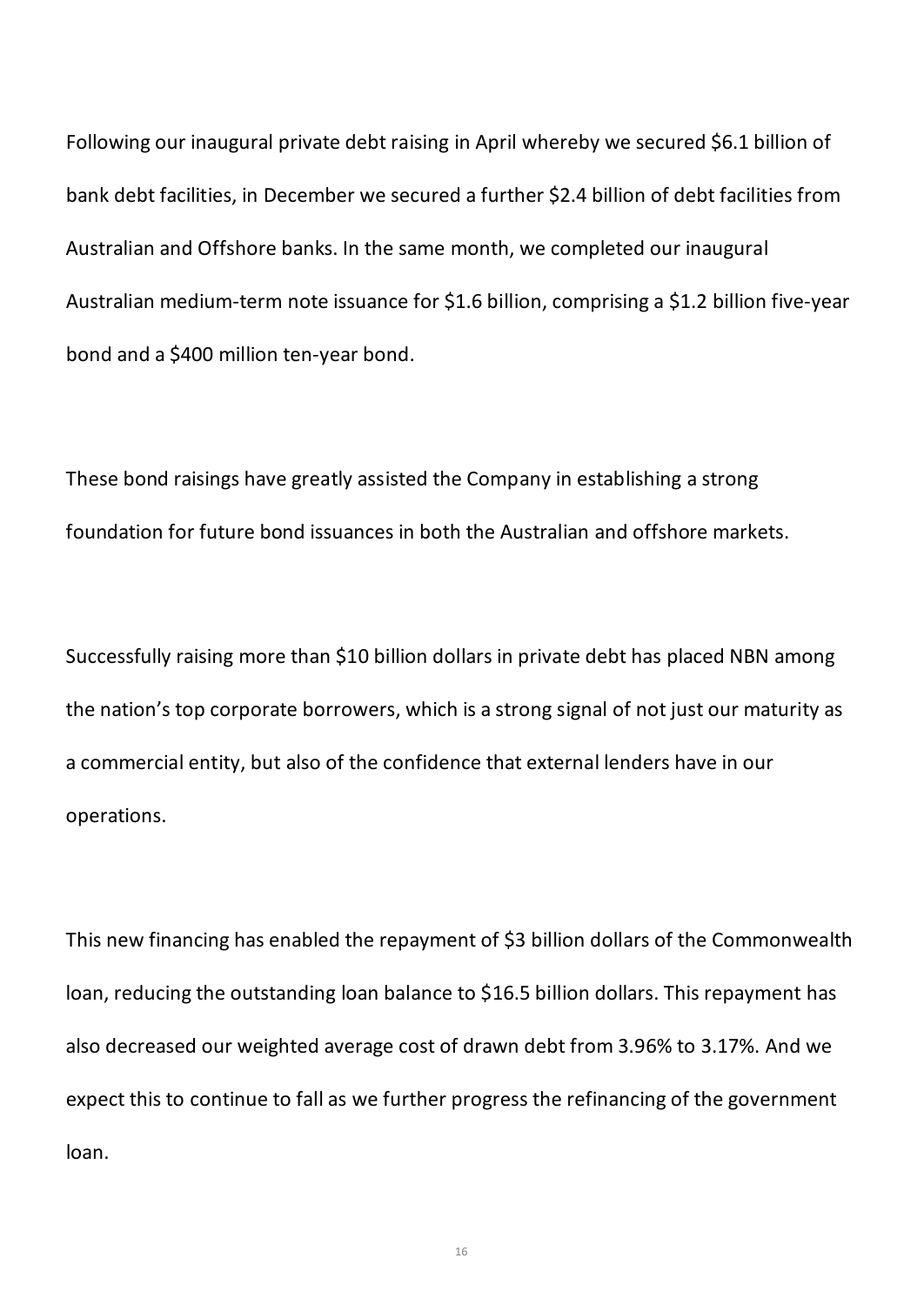As at 31 December, \$6.1 billion dollars of private and AMTN debt had been utilised, leaving \$4.1 billion dollars available to support ongoing business activities and further network investments. The refinancing of a portion of the Commonwealth loan has also enabled the Company to extend the duration of its debt.

[SLIDE 13 – Income statement]

Now turning to the Profit or Loss statement on the following slide, which is presented in accordance with statutory accounting principles.

As I previously highlighted, EBITDA continues to improve and is now positive at \$424 million for the half.

Net finance costs include interest on borrowings and finance charges relating to the accounting convention for leases, which as a reminder, primarily relate to right-of-use arrangements to access and use Telstra supplied infrastructure.

[SLIDE 14 – Cash flows]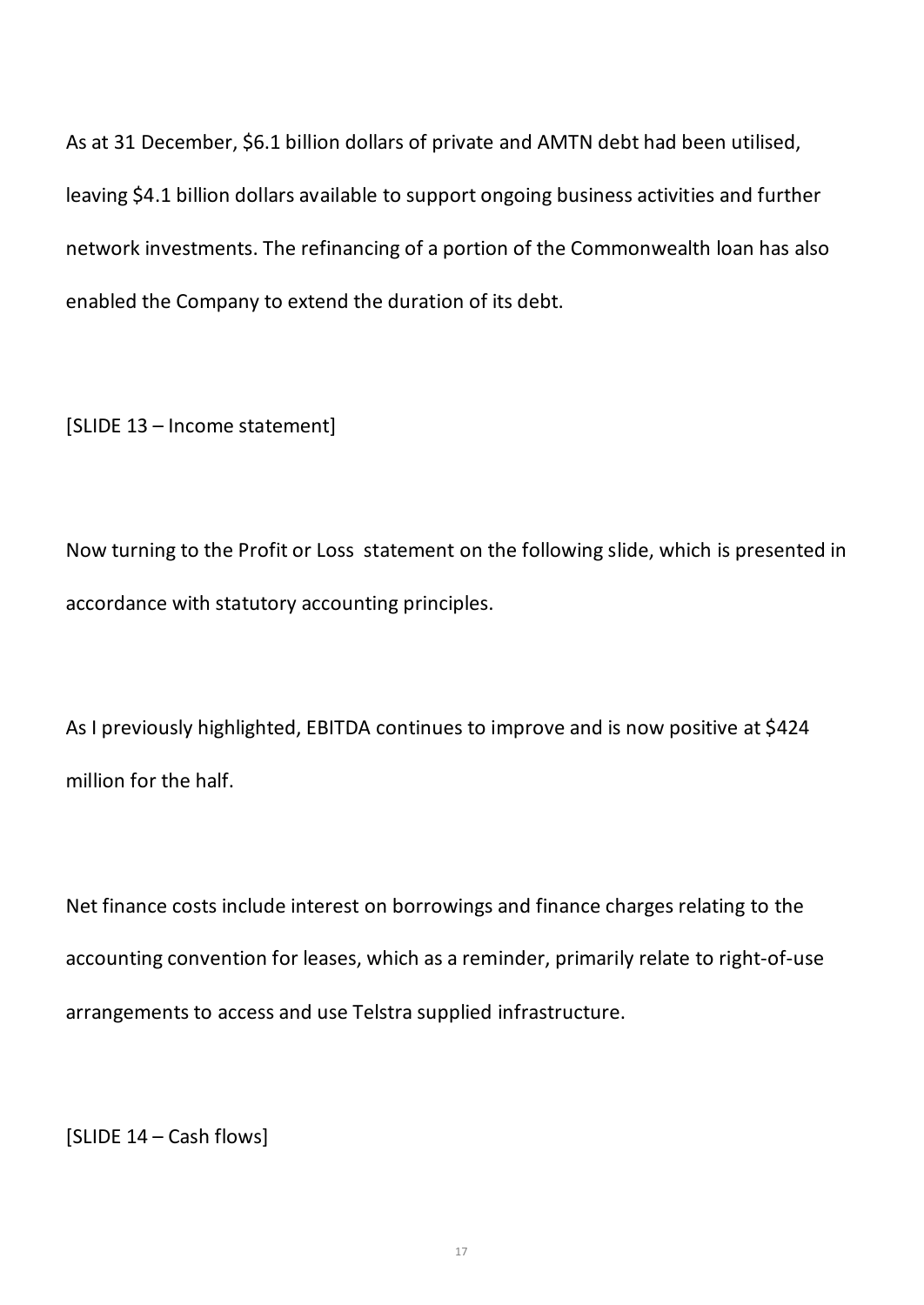Turning to my last slide, you can see a summary of our cash flows for the six-months ended 31 December 2020. I would like to highlight the free cash flow result, which has improved by 42% compared to the same period a year ago.

This result is due to the 86% growth in operating cash flows coupled with declining capital expenditure and subscriber costs. We remain focused on growing our free cash flow position as we continue to transition from a build to a fully operational customer led service organisation.

With that, I will hand back over to Stephen.

Stephen Rue – Part Two

[SLIDE 15 – Stephen Rue CEO]

Thank you Philip.

As Philip highlighted, the first half of fiscal 21 has placed us in a great position to meet our key Corporate Plan forecasts for this financial year.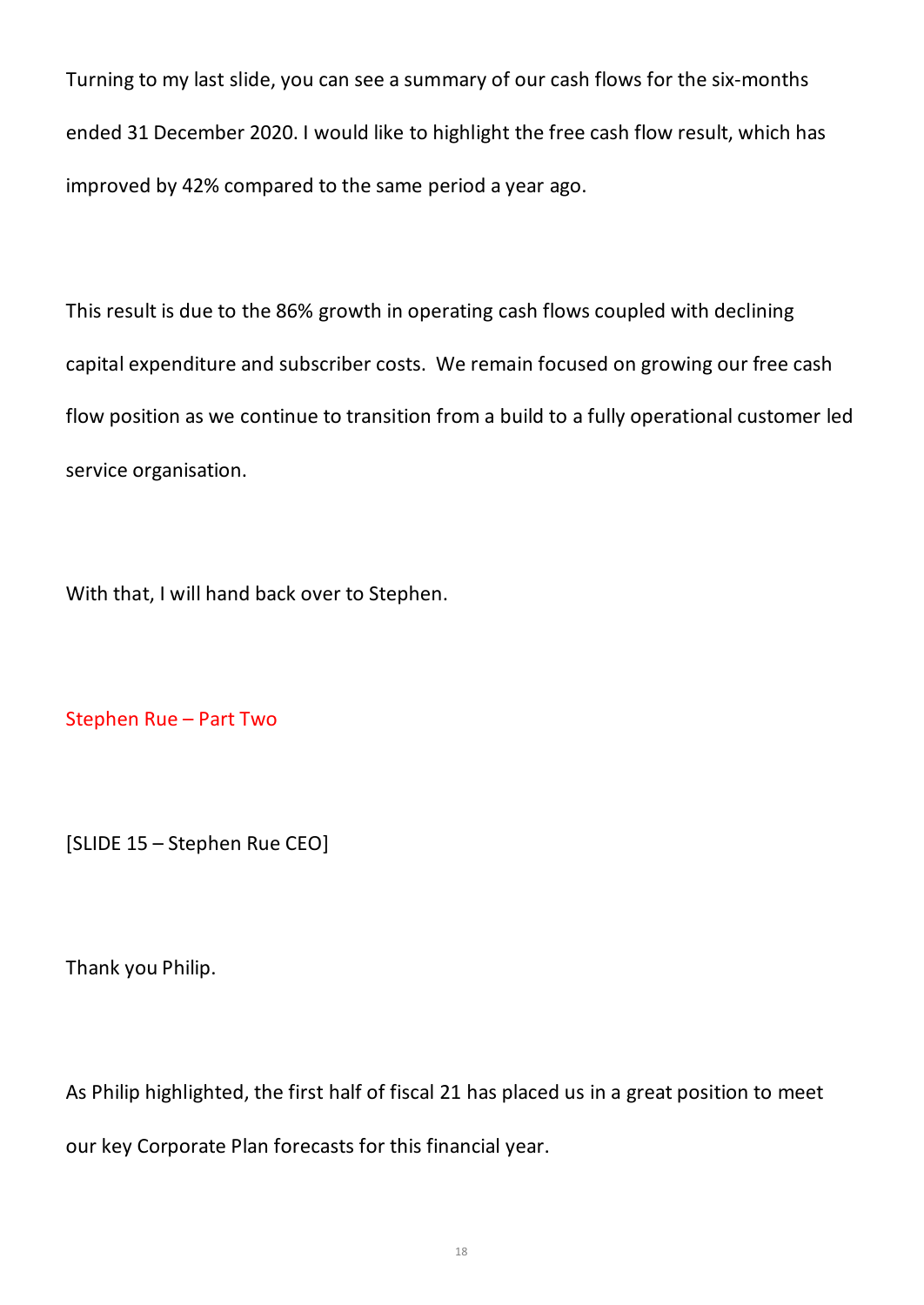I feel this half, and indeed calendar 2020, was a real watershed year for NBN.

There were significant operational highlights as we completed the initial build and, through a process set out in the NBN Co Act, Minister Fletcher declared that the network should be treated as built and fully operational.

And there were significant financial achievements as we continued to grow our revenue base, strengthened our earnings and raised more than \$10 billion of new debt facilities.

# HFC UPDATE

But among these successes we also faced challenges.

Recently we made the decision to temporarily not accept new orders for services on our HFC network. We took this step due to a global shortage currently effecting chipsets used in our HFC modems.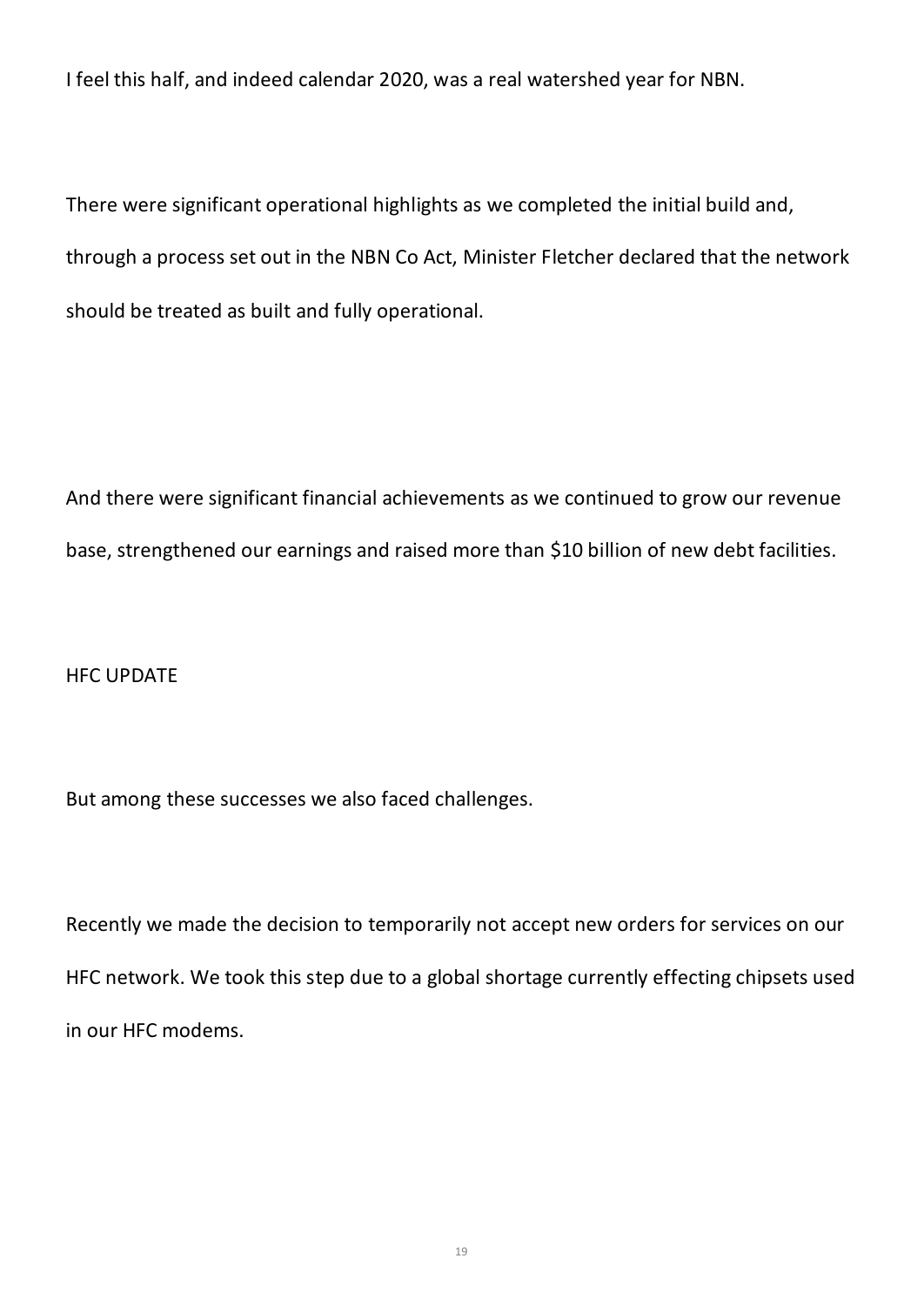This issue will not affect the eight million customers already connected to the nbn, but it will delay some new connections to the nbn HFC network for the next few months – and to those future customers, I apologise for the inconvenience.

In the meantime, we will continue to honour any orders that have been placed until 2 February, we will continue to reconnect and assure customers and, we will continue to connect vulnerable customers.

We are of course disappointed by this recent set-back, but we will not let it define us.

Because, when it comes down to it, we have faced these sorts of challenges in the past and overcome them.

Whether it's connecting some of the hardest to reach areas of the continent, the many and varied challenges of COVID, or the devastating bushfires and cyclonic events of last summer - the people at nbn always find a way, and in the process we become a better organisation for it.

[SLIDE 16 – Mallacoota]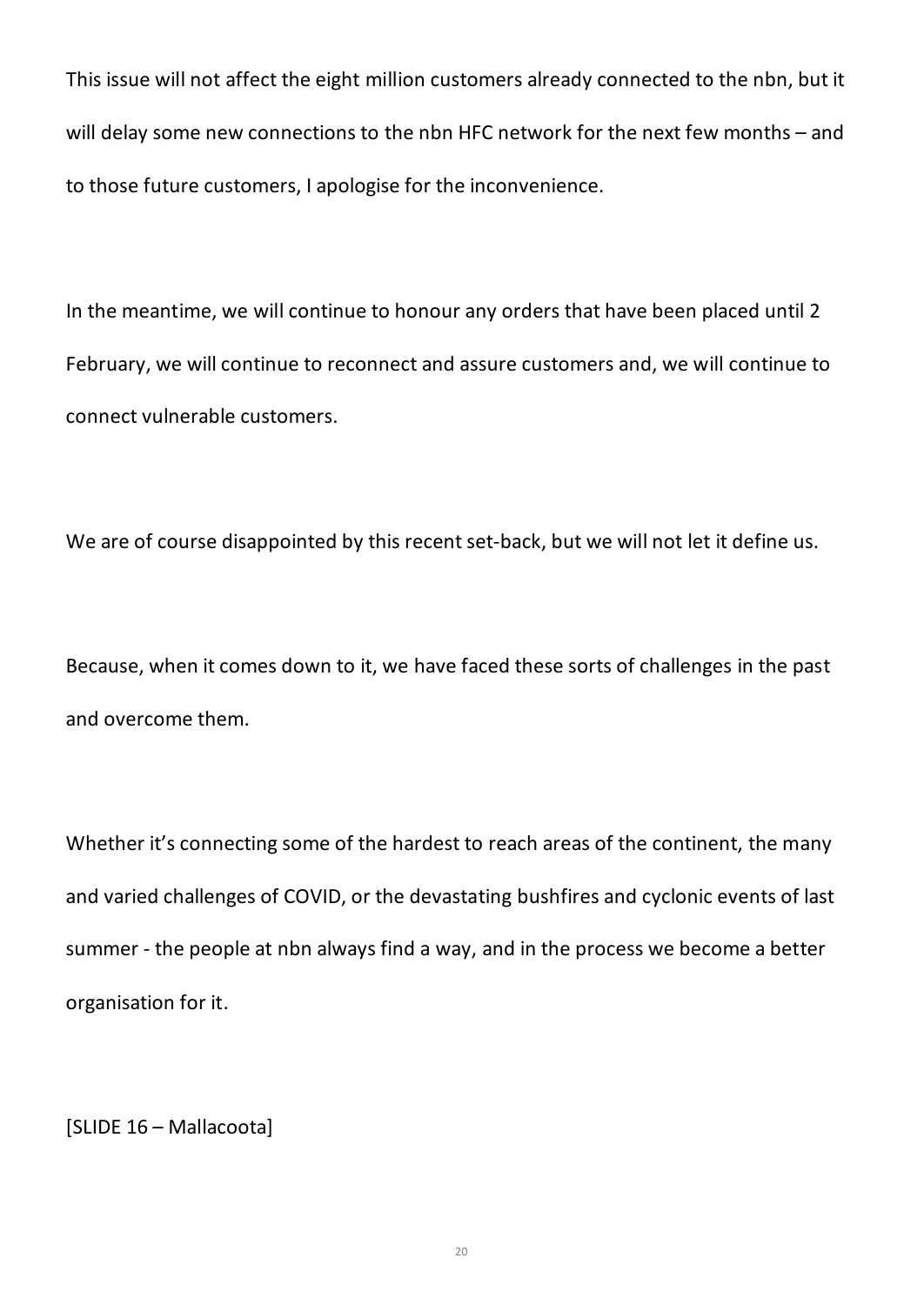### COMMITMENT TO REGIONAL AUSTRALIA

I'd like to digress for a moment here to share a recent example of some of the challenges we regularly come up against.

This one is set in the far east of Victoria, in the small seaside town of Mallacoota.

A town that had been stuck on ADSL era technology for decades.

A town that was just months away from going live on the nbn when the devastating bushfires of 2020 tore through the region and incinerated the aerial backhaul link that connected the town.

After establishing interim communication services for the town, our people got to work rebuilding infrastructure in the area.

It has been a complex build, involving multiple approvals from Parks Victoria, Aboriginal Victoria and Gippsland Council.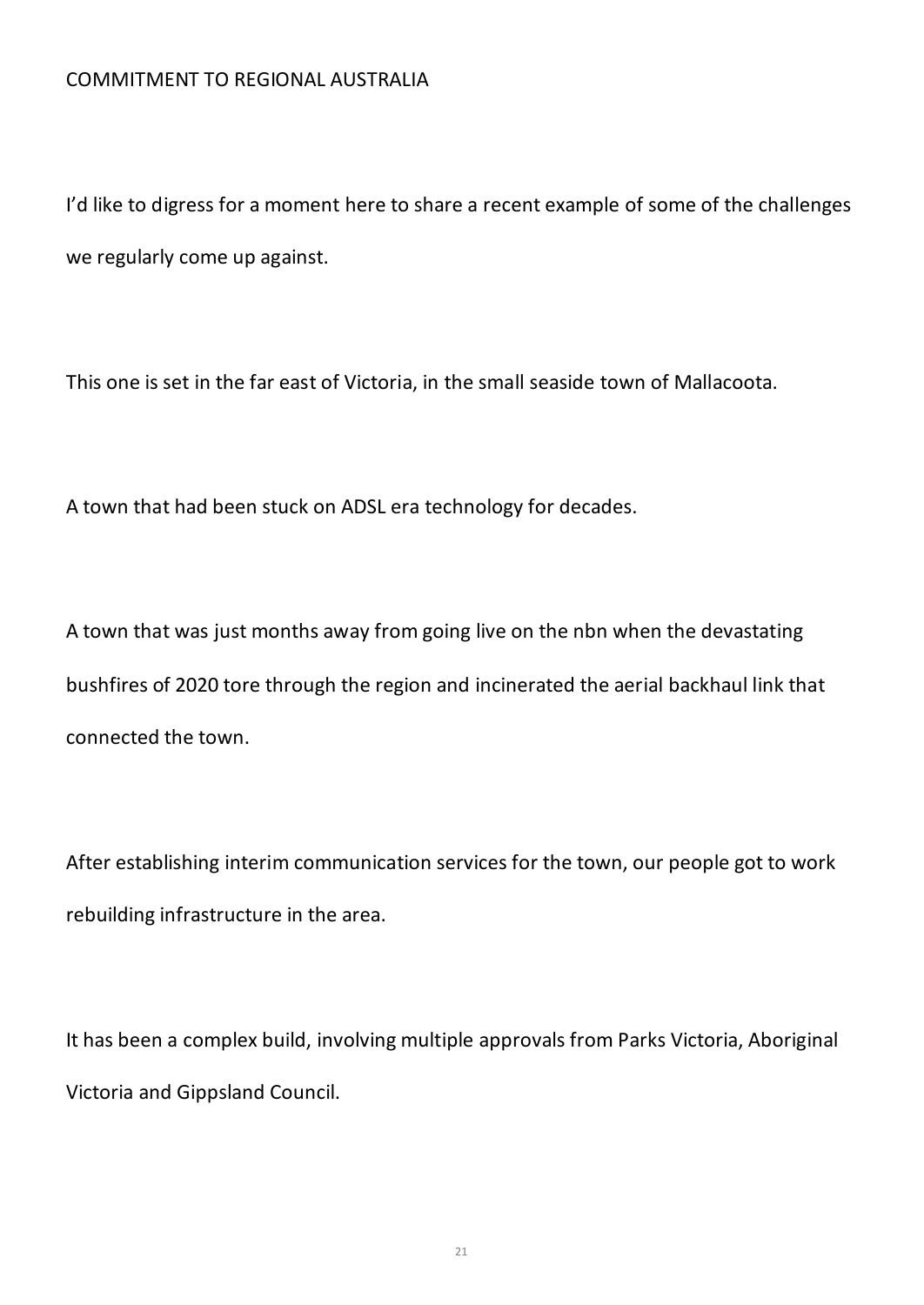This time we also went underground, laying 62 kilometres of cable, ducts, pits and joints between Cann River and Mallacoota, including through the National Park.

[SLIDE 17 – Mallacoota]

Today, the township and its 1000 premises are now reconnected – which is three months earlier than we initially expected.

This is a just one example of how we regularly engage with, and work with, the states and territories to help ensure communities are connected to the vital communication services that NBN provides.

I'd like to briefly address some comments that were made in the media last week in regard to bushfires and NBN sharing information around asset location with states.

As I mentioned, we are fully engaged with states and territories in sharing this data. We have already provided detailed asset location data to New South Wales, South Australia, Queensland and WA and we have deeds with Northern Territory, Victoria, Tasmania and ACT for their review.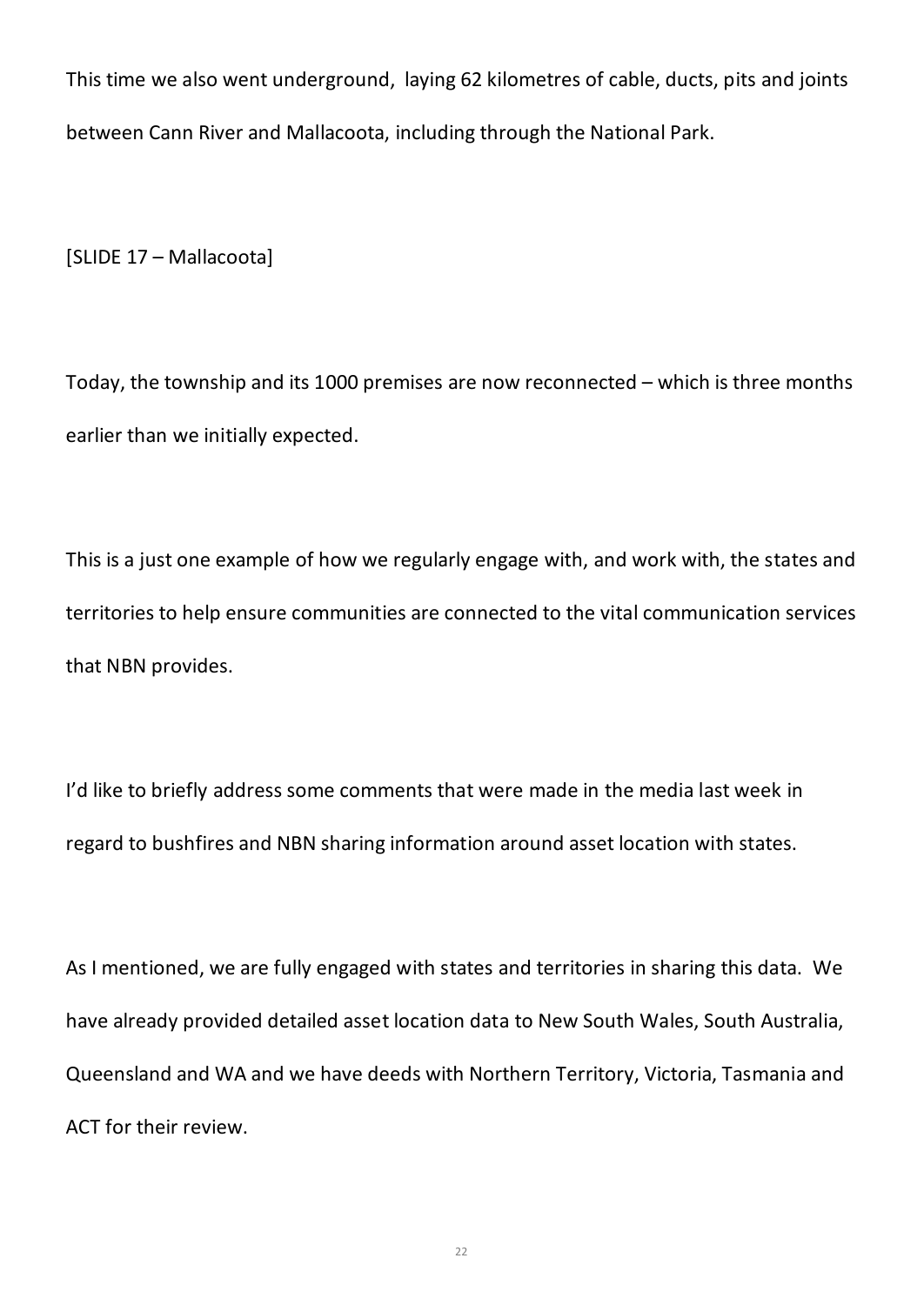Throughout the unprecedented 2019/2020 "Black Summer" bushfire season, we supported affected communities and worked closely with emergency services, Defence, power utilities and retail service providers.

Our community relations teams were deployed in satellite-enabled Road Muster trucks to provide affected communities access to broadband, charging facilities for mobile phones, information on weather, bushfire warnings and news, along with entertainment for children of displaced families.

In many cases, these measures provided the only connectivity available for affected communities to access critical information and get in contact with loved ones in the immediate aftermath of the fire.

We know how important connectivity is to communities during emergencies. We take this responsibility extremely seriously and we will continue to offer whatever support is required to agencies and states.

#### RURAL AND REGIONAL AUSTRALIA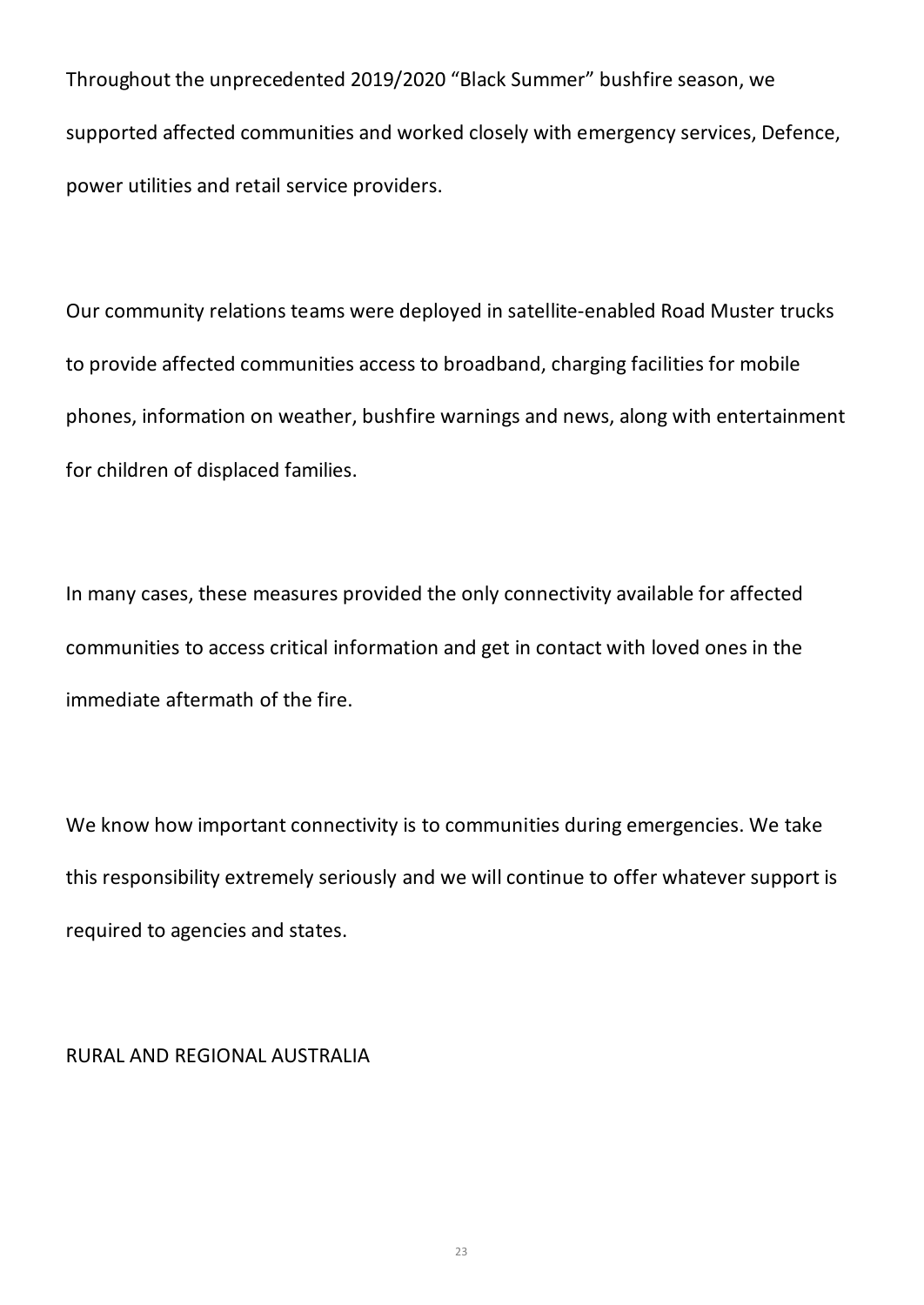Indeed, the investments we continue to make in rural and regional Australia are making a real difference to the social, economic and educational fabric that make up these important pockets of Australia.

Supporting areas like these with the broadband services that businesses and homes need to thrive in the digital age has become increasingly important as more Australians choose to move from our major metro centres and lay roots in regional areas.

To me this is the true reflection of what the nbn promises.

This is more than simple internet connectivity.

It is a digital lifeline to the outside world; to employment opportunities; to education; to entertainment; and to each other.

It is the enablement of new businesses and new modes of work for those living in bustling metro centres and rural towns alike.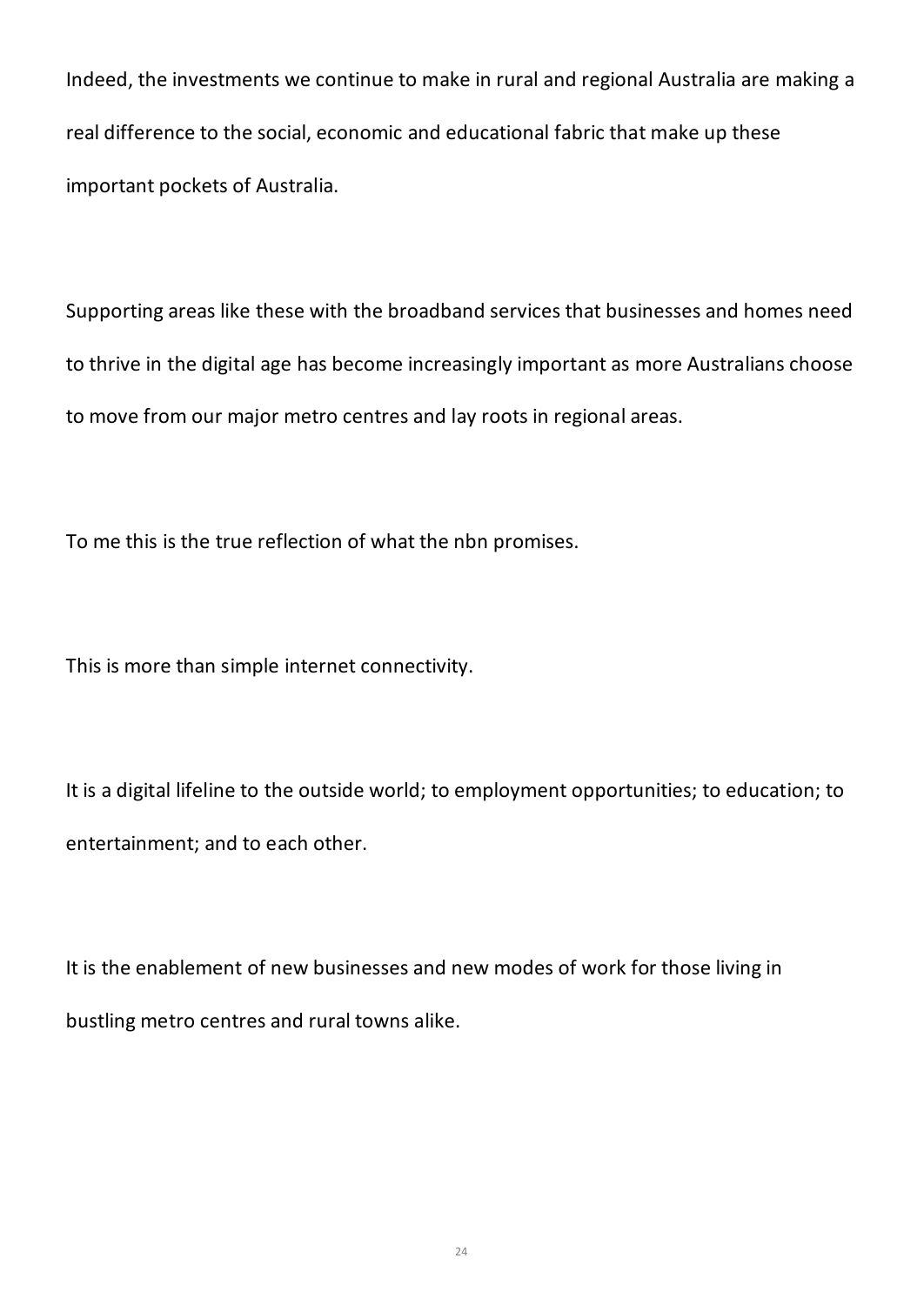It is the reinvigoration of remote regions as Australians migrate away from fixed workplaces to new hybrid models that place less importance on where you work, and more importance on how you work.

[SLIDE 18 – Network Investment Plan]

### NETWORK INVESTMENT UPDATE

It is for reasons like these, and the clear acceleration of the digitisation of Australia, that led us during the half, to unveil the next evolution of the nbn network.

The blueprint for this evolution was laid out in our Corporate Plan 2021 through \$4.5 billion worth of new investments to enhance the nbn network to meet the evolving data needs of the nation.

We are making good progress on this plan that aims to deliver nbn Home Ultrafast broadband to up to 75 per cent of premises on the fixed line network by 2023.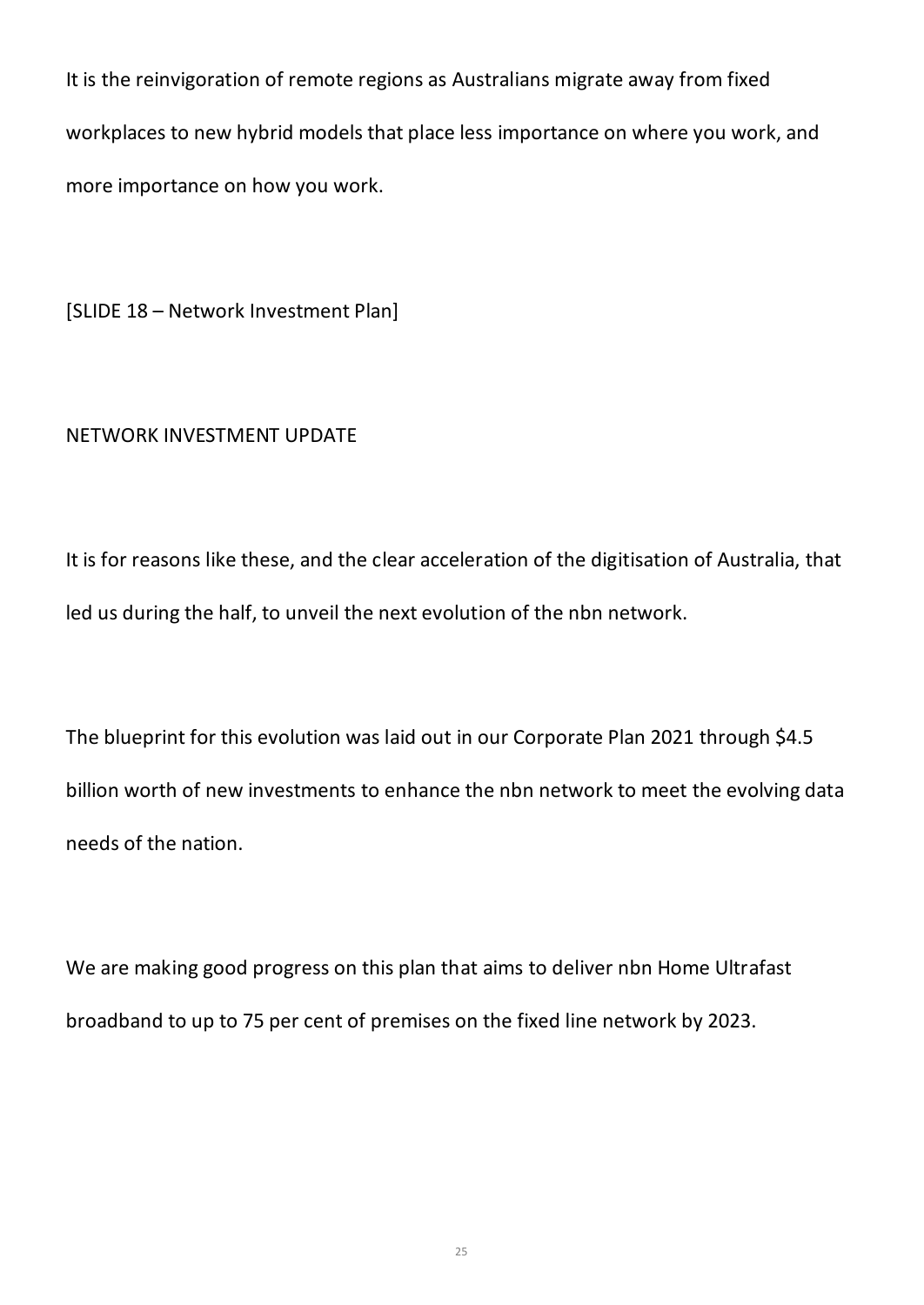Designs have been drawn and we have identified and allocated contracts to our Delivery Partners to commence work to pass the first 200,000 premises in the FTTN network that will become eligible for FTTP services to support higher speed tiers.

We have also commenced our HFC network program, which has seen the proportion of HFC customers able to access nbn Home Ultrafast increase from 7 per cent in May 2020, to more than 46 per cent today.

[SLIDE 19 – Sustainability]

# SUSTAINABILITY REPORT

While we are working hard to progress our network investments, it's worth pointing out that this next phase is not just about bringing the benefits of broadband access to more Australians.

It is also about evolving our operations and increasing our focus on issues of sustainability, not only within our Company, but in the way we contribute to communities and the environments in which we operate.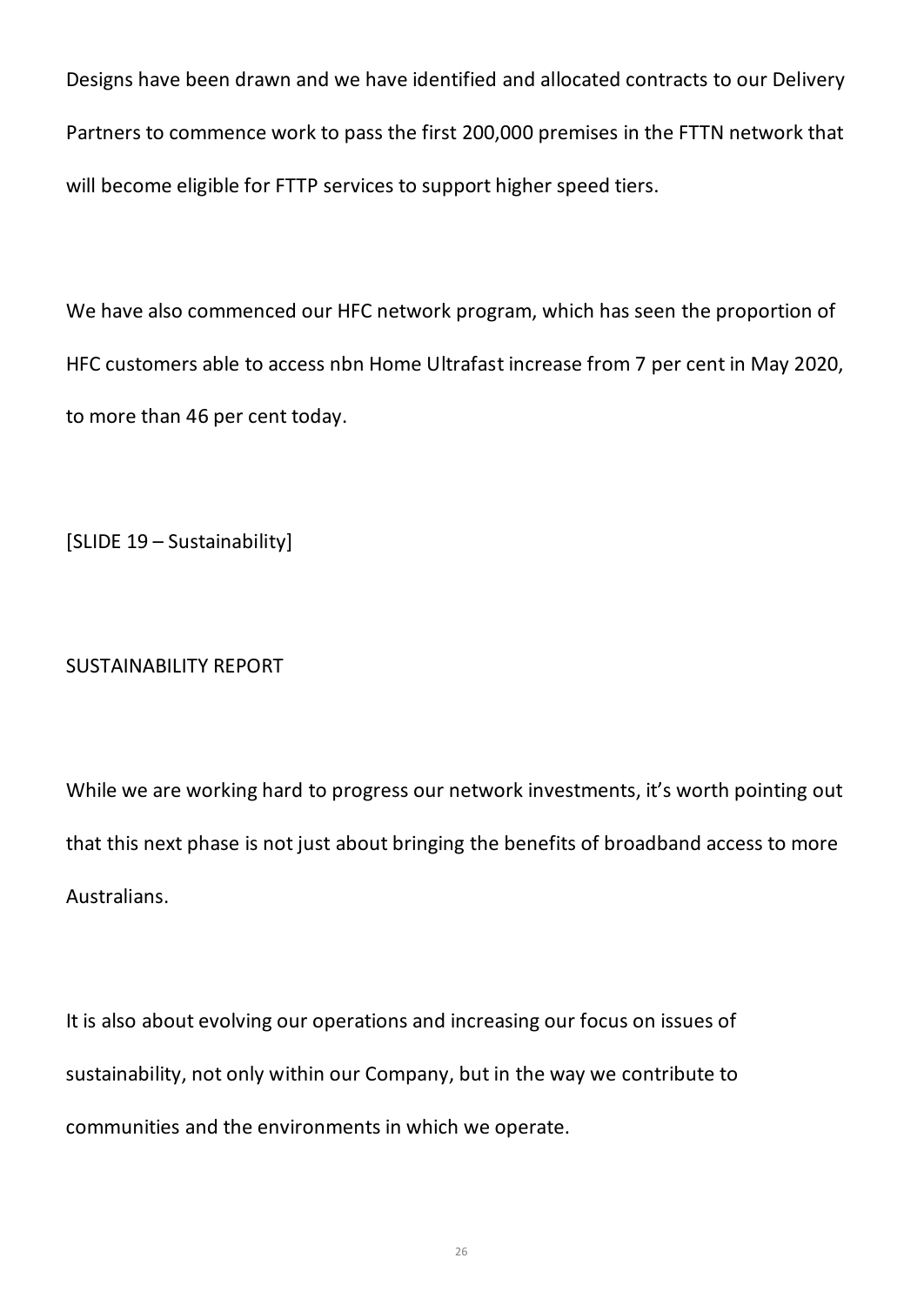To that end, we recently released our first Sustainability Report. This report plays an important role in formalising current and new initiatives to guide our organisation and people towards a more sustainable business and future.

[SLIDE 20 – Sustainability pillars]

To me, being sustainable is fundamentally about maintaining and promoting an inclusive, diverse and safe workplace. It's about being transparent and accountable. It's about building a resilient network that brings social and economic benefit to the nation. And it's about making positive changes to address our climate impact.

[SLIDE 21 – Industry collaboration]

# INDUSTRY COLLABORATION AND WBA4

Both our sustainability goals and our network investment plan are ambitious projects for us. But we have great faith in our people, and our internet providers and delivery partners to make them a success.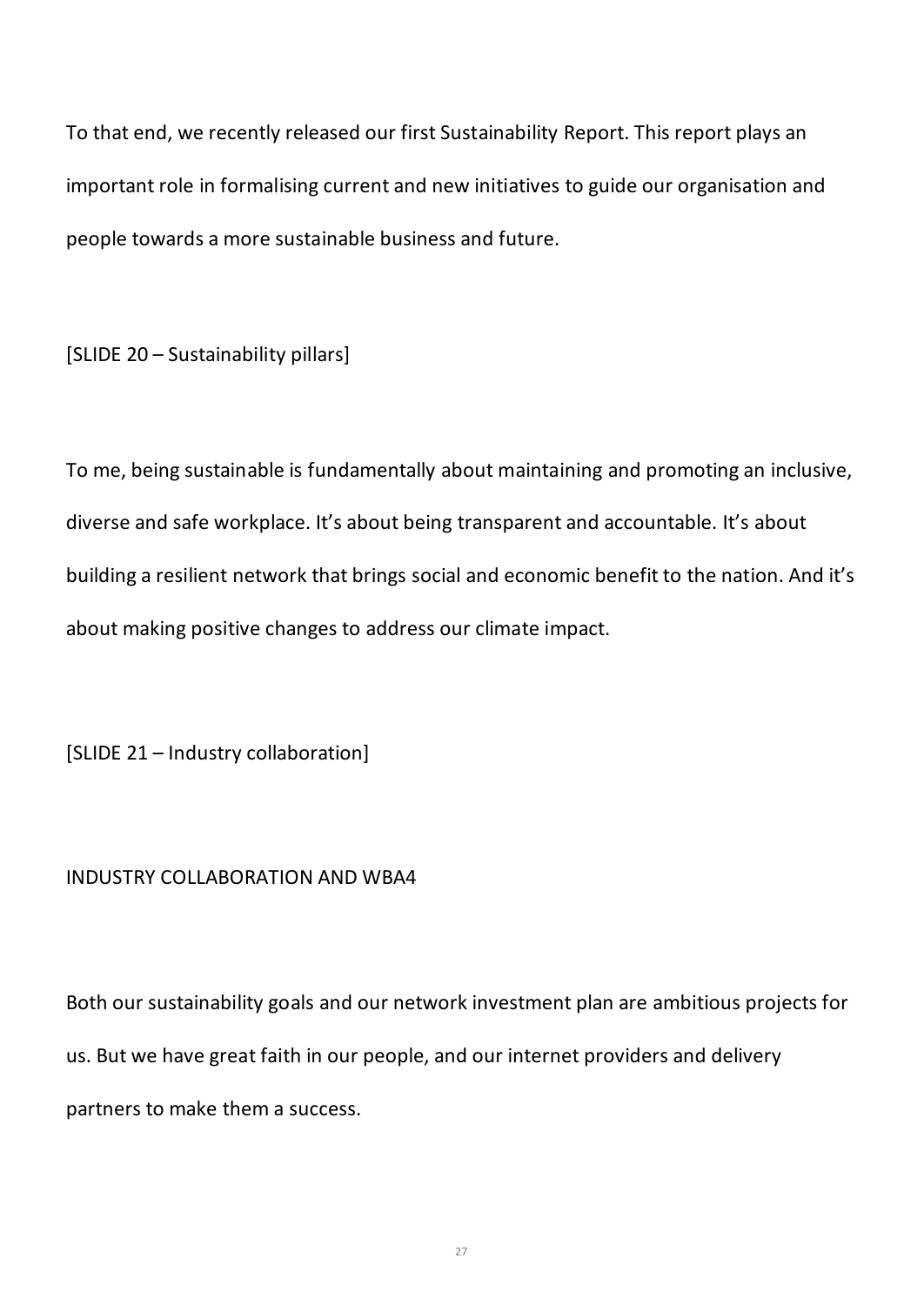Throughout the half, we continued our deep and detailed collaboration with internet providers as we launched our fourth Wholesale Broadband Agreement, or as we call it WBA.

The latest iteration of this agreement has been designed to provide enhanced customer service commitments with clearer accountabilities between us and internet providers.

It has also been designed to deliver greater price certainty for retailers and enhanced value for customers.

It is great to see the industry support WBA4. With 65 retailers now having signed up, and with at least 70 new initiatives within the agreement to improve the customer experience of the nbn – it is without a doubt our most successful and important wholesale broadband agreement to date.

While WBA sets the foundations for service and pricing over the next two years, we remain committed to ongoing consultation with the industry to ensure they can access the wholesale pricing and services they need to be successful.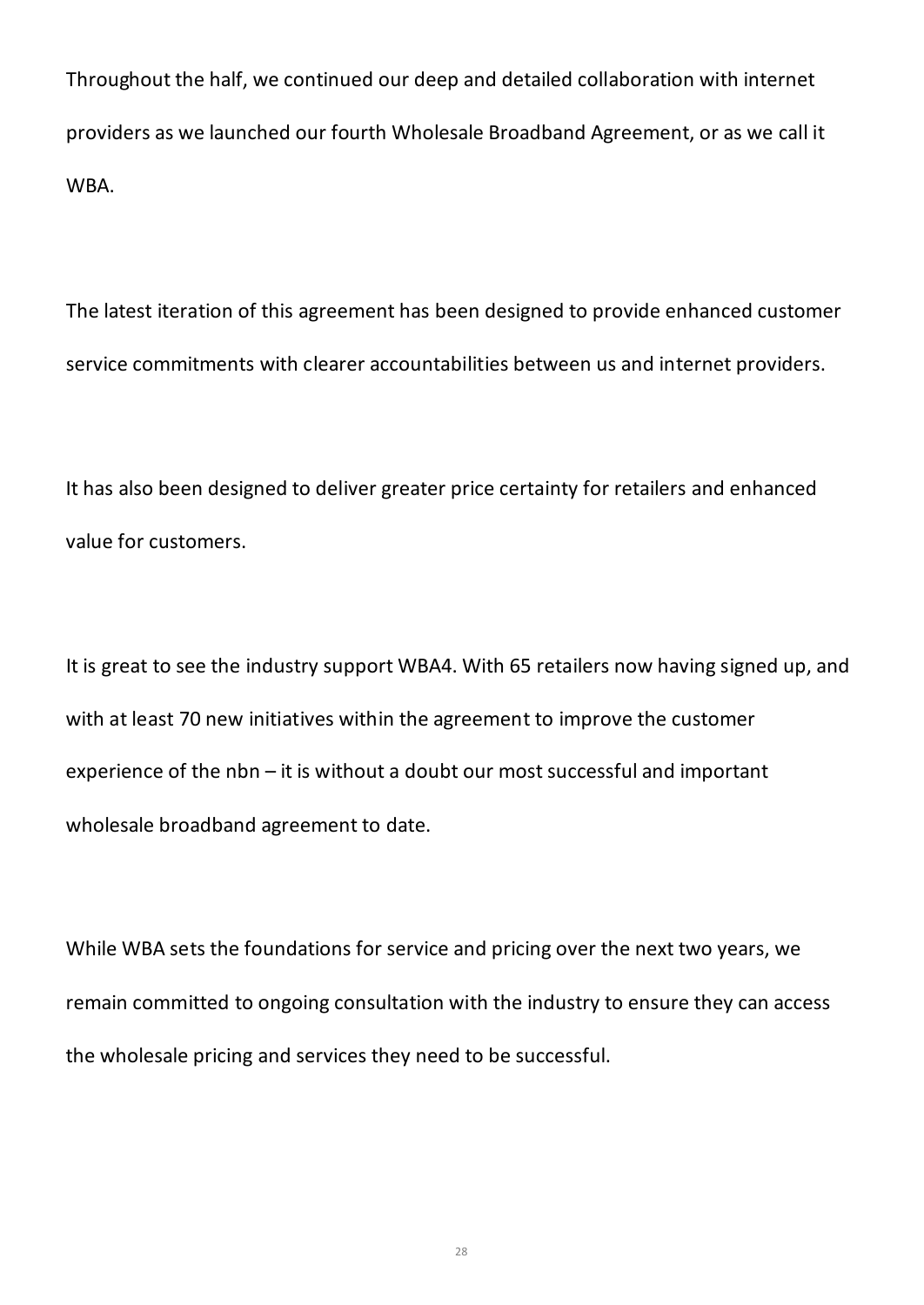To that end, we will soon be releasing our latest Wholesale Pricing Review Consultation Paper to seek industry feedback on how wecontinue to deliver more value and greater certainty to the industry while also supporting customers' broadband needs.

#### **OUTLOOK**

We expect the remainder of this fiscal year will be another incredibly busy period for nbn and the industry.

As I said earlier, 2020 was indeed a watershed year for us as the digital needs of homes, schools, businesses and individuals, became more important than ever.

We've witnessed firsthand the transformative effects that COVID has had on our social, work and educational lives.

Not only have the impacts of this virus made clear the absolute need for fast, reliable and secure broadband – it's triggered irreversible changes in consumer behaviour, the way we socialise, how we access education and how we work.